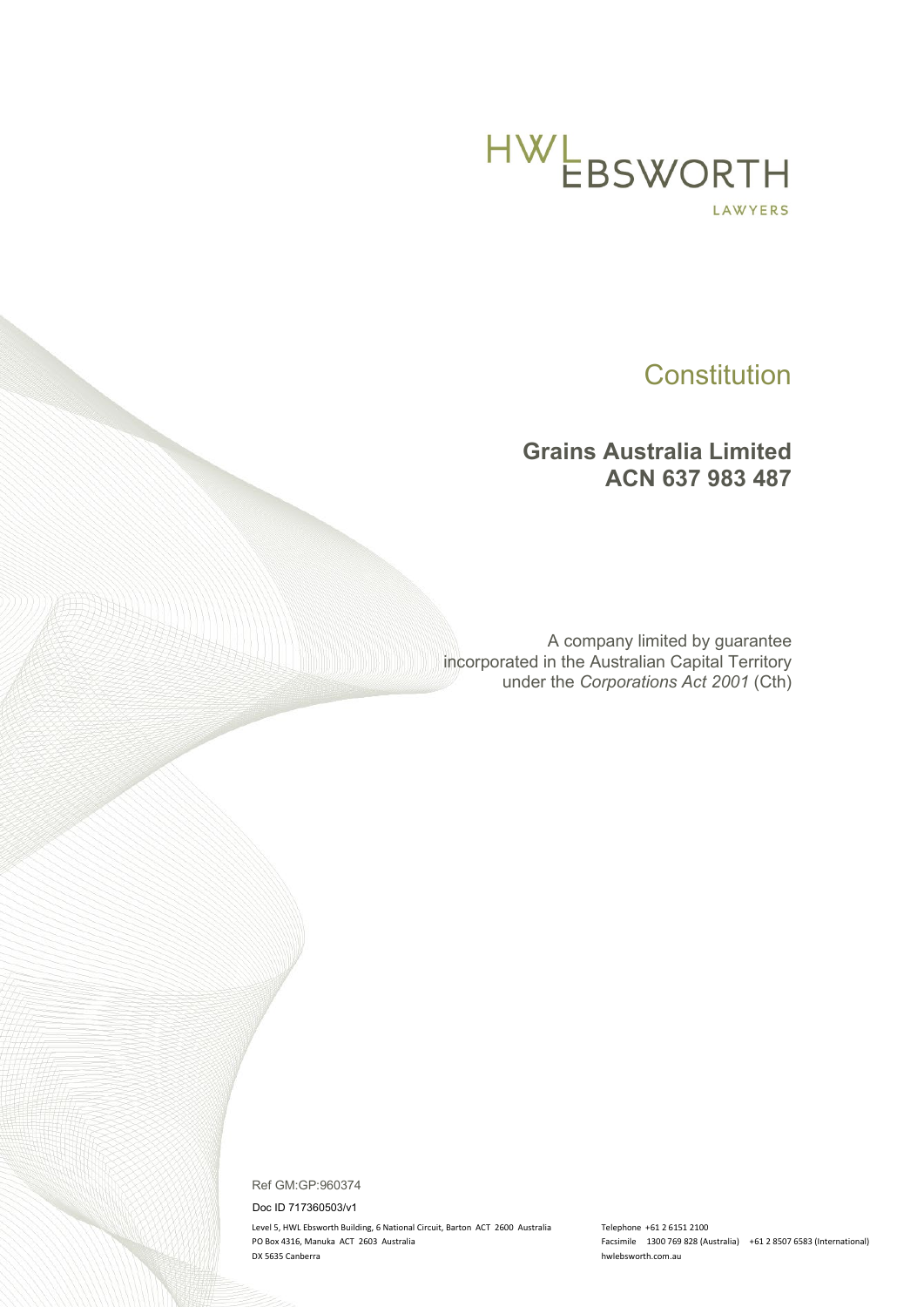

# Table of contents

| 1. |                         | <b>Definitions and Interpretation</b>     | 1              |
|----|-------------------------|-------------------------------------------|----------------|
|    | 1.1                     | <b>Definitions</b>                        | $\mathbf 1$    |
|    | 1.2                     | Interpretation                            | 2              |
|    | 1.3                     | <b>Business Day</b>                       | 4              |
|    | 1.4                     | Replaceable Rules and Inconsistency       | 4              |
| 2. | <b>Public Company</b>   |                                           | 4              |
|    | 2.1                     | Public Company Limited by Guarantee       | 4              |
|    | 2.2                     | <b>Restriction on Shares</b>              | 4              |
|    | 2.3                     | Non-profit                                | 4              |
|    | 2.4                     | <b>Objects and Purposes</b>               | 5              |
|    | 2.5                     | Powers                                    | 6              |
| 3. | <b>Members</b>          |                                           | 6              |
|    | 3.1                     | <b>Number of Members</b>                  | 6              |
|    | 3.2                     | <b>Limited Liability</b>                  | 6              |
|    | 3.3                     | Guarantee                                 | 6              |
|    | 3.4                     | Admission to Membership                   | 6              |
|    | 3.5                     | <b>Classes of Membership</b>              | 7              |
|    | 3.6                     | Membership Subscription                   | 7              |
|    | 3.7                     | Variation of Rights                       | $\overline{7}$ |
|    | 3.8                     | <b>Cessation of Membership</b>            | 8              |
|    | 3.9                     | <b>Member's Conduct</b>                   | 8              |
|    | 3.10                    | <b>Effect of Cessation</b>                | 9              |
| 4. | <b>General Meetings</b> |                                           | 9              |
|    | 4.1                     | <b>Annual General Meeting</b>             | 9              |
|    | 4.2                     | Convening and cancelling General Meetings | 9              |
|    | 4.3                     | General Meetings called by Members        | 10             |
|    | 4.4                     | Notice of General Meetings                | 10             |
|    | 4.5                     | Quorum                                    | 11             |
|    | 4.6                     | <b>Conduct of Meetings</b>                | 11             |
|    | 4.7                     | Adjournments                              | 12             |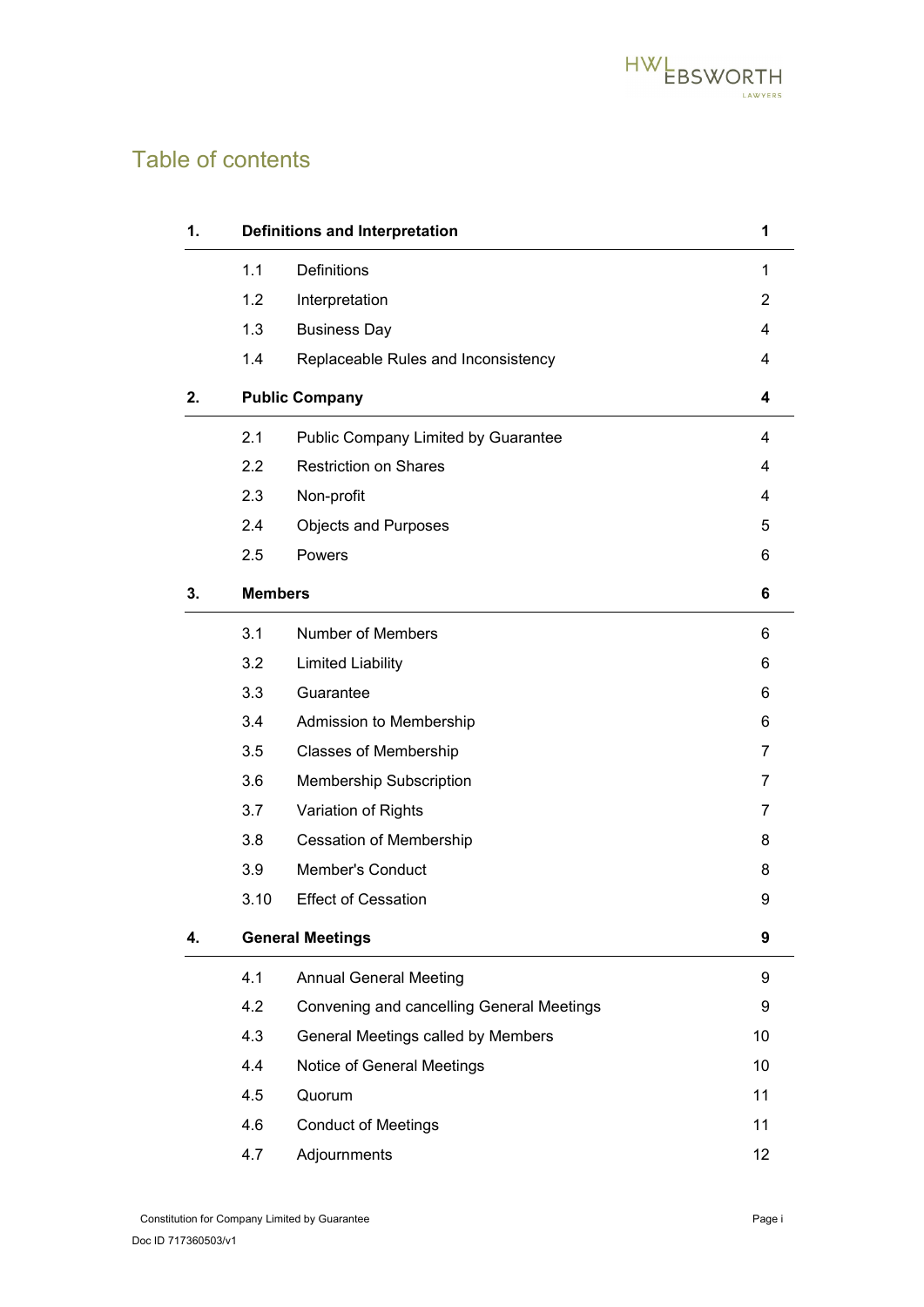

|    | 4.8              | <b>Voting at General Meetings</b>                      | 13 |
|----|------------------|--------------------------------------------------------|----|
|    | 4.9              | When a Poll is effectively demanded                    | 13 |
|    | 4.10             | <b>Special Meetings</b>                                | 13 |
|    | 4.11             | <b>Procedure for Polls</b>                             | 13 |
|    | 4.12             | Auditor's right to attend Meetings                     | 13 |
|    | 4.13             | No casting vote                                        | 14 |
|    | 4.14             | Representation and voting of Members                   | 14 |
|    | 4.15             | Form of Proxy                                          | 14 |
|    | 4.16             | Validity of Proxies                                    | 15 |
|    | 4.17             | <b>Circulating Resolutions</b>                         | 16 |
|    | 4.18             | <b>Sole Member Resolutions</b>                         | 16 |
|    | 4.19             | <b>Members' Resolutions and Statements</b>             | 16 |
|    | 4.20             | Company must give notice of proposed resolution or     |    |
|    |                  | distribute statement                                   | 17 |
| 5. | <b>Directors</b> |                                                        | 18 |
|    | 5.1              | <b>Number of Directors</b>                             | 18 |
|    | 5.2              | Appointment of Director                                | 18 |
|    | 5.3              | <b>Removal of Director</b>                             | 19 |
|    | 5.4              | Cessation of Directorship                              | 19 |
|    | 5.5              | <b>Resignation of Directors</b>                        | 20 |
|    | 5.6              | No Membership Requirement                              | 20 |
|    | 5.7              | Payments to Directors and Chair                        | 20 |
| 6. |                  | <b>Chief Executive Officer and Powers of Directors</b> | 21 |
|    | 6.1              | Appointment of a Chief Executive Officer               | 21 |
|    | 6.2              | Powers of Directors and Chief Executive Officer        | 21 |
| 7. |                  | <b>Duties of Directors</b>                             | 21 |
| 8. |                  | <b>Proceedings of Directors</b>                        | 22 |
|    | 8.1              | Proceedings                                            | 22 |
|    | 8.2              | Quorum                                                 | 22 |
|    | 8.3              | Meetings by Technology                                 | 22 |
|    | 8.4              | <b>Chair of Directors</b>                              | 23 |
|    | 8.5              | Directors' voting rights and exercise of Powers        | 23 |
|    | 8.6              | <b>Circulating Resolutions</b>                         | 24 |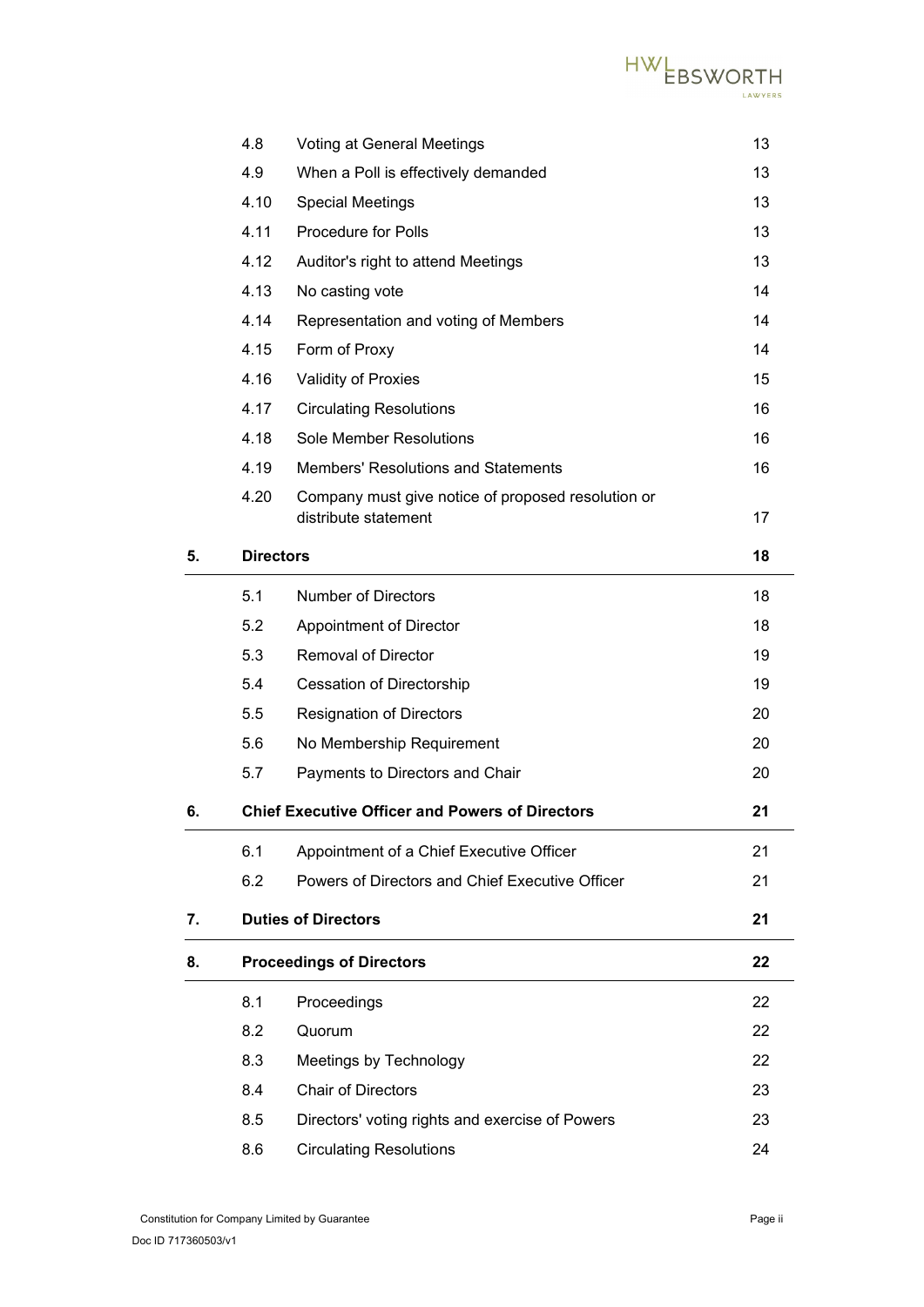

|                | 8.7                                | Defects in Appointments                            | 24 |
|----------------|------------------------------------|----------------------------------------------------|----|
| 9.             | <b>Committees</b>                  |                                                    |    |
|                | 9.1                                | <b>Advisory Committee</b>                          | 24 |
|                | 9.2                                | <b>Director Selection Committee</b>                | 25 |
|                | 9.3                                | <b>Commodity Committees</b>                        | 25 |
|                | 9.4                                | Delegation of powers to committees                 | 25 |
| 10.            | <b>By-Laws</b>                     |                                                    | 26 |
| 11.            | <b>Material Personal Interests</b> |                                                    | 26 |
|                | 11.1                               | <b>Declaration of Interest</b>                     | 26 |
|                | 11.2                               | Voting by interested Directors                     | 26 |
| 12.            |                                    | <b>Secretaries</b>                                 | 27 |
| 13.            | <b>Execution of Documents</b>      |                                                    | 27 |
|                | 13.1                               | Execution                                          | 27 |
| 14.            |                                    | <b>Minutes of Proceedings</b>                      | 27 |
| 15.            |                                    | <b>Accounts and Audit</b><br>28                    |    |
| 16.            |                                    | <b>Dividends, Interest and Reserves</b><br>29      |    |
| 17.            | <b>Notices</b>                     |                                                    | 29 |
|                | 17.1                               | <b>Notice Requirements</b>                         | 29 |
|                | 17.2                               | When Notices considered given and received         | 29 |
| 18.            |                                    | <b>Indemnity of Officers, Insurance and Access</b> | 30 |
| 19.            |                                    | <b>Winding up</b>                                  |    |
| 20.            |                                    | <b>Modification or repeal of this Constitution</b> | 31 |
| <b>By-Laws</b> |                                    |                                                    | 33 |
|                | $A-1$                              | Quorum                                             | 33 |
|                | $A-2$                              | <b>Committee Chair</b>                             | 33 |
|                | $A-3$                              | Notice of meetings                                 | 33 |
|                | $A-5$                              | Conflicts of Interest                              | 33 |
|                | $A-4$                              | Resolutions and decisions of a Committee           | 33 |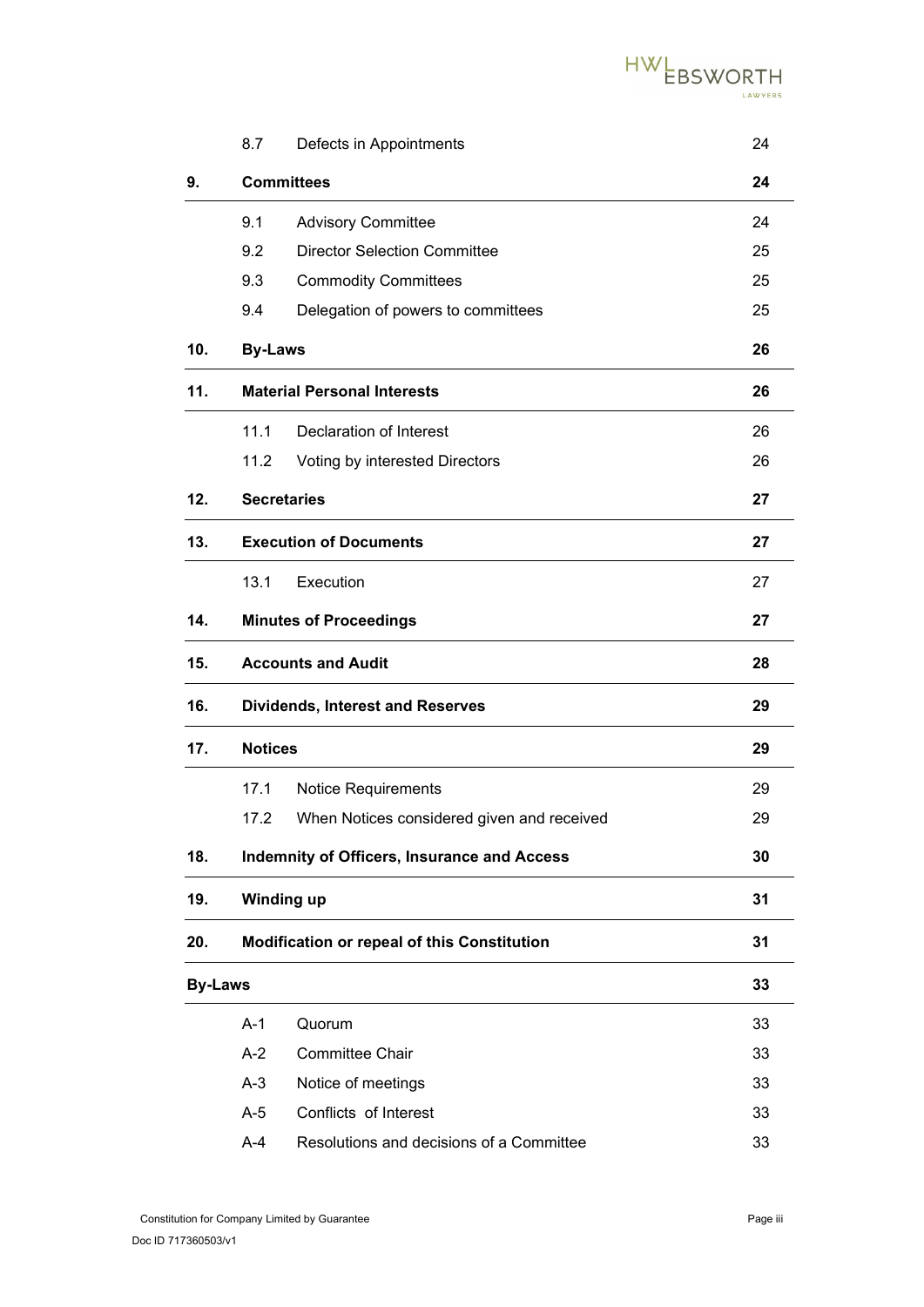

# **Constitution**

of

# Grains Australia Limited

# ACN 637 983 487

# <span id="page-4-0"></span>1. Definitions and Interpretation

### <span id="page-4-1"></span>1.1 **Definitions**

In this Constitution:

| <b>Advisory</b><br><b>Committee</b>      | means a committee consisting of a representative from Grains<br>Research and Development Corporation, Grain Growers<br>Limited, Grain Producers Australia Limited and Grain Trade<br>Australia Limited (including their legal successors). |
|------------------------------------------|--------------------------------------------------------------------------------------------------------------------------------------------------------------------------------------------------------------------------------------------|
| <b>Agri-Political</b><br><b>Activity</b> | has the same meaning as that term in the funding agreement<br>required under section 33(4) of the Primary Industries Research<br>and Development Act 1989 between the Grains Research and<br>Development Corporation and the Minister.     |
| <b>Auditor</b>                           | means the person appointed for the time being as the auditor of<br>the Company.                                                                                                                                                            |
| <b>Board</b>                             | means the Directors present at a meeting, duly convened as a<br>meeting of Directors, at which a quorum is present.                                                                                                                        |
| <b>Board Skills Matrix</b>               | means a skills matrix approved by the Board from time to time<br>after consultation with the Advisory Committee.                                                                                                                           |
| <b>Business Day</b>                      | means a day on which banks are open for business in the city<br>of the Company's registered office excluding a Saturday,<br>Sunday or public holiday in that city.                                                                         |
| <b>Chair</b>                             | means the person occupying the position of chairperson under<br>rules 4.6 or 8.4 (where appropriate).                                                                                                                                      |
| <b>Chief Executive</b><br>Officer or CEO | means a natural person appointed as, or to perform the duties<br>of, chief executive officer of the Company.                                                                                                                               |
| <b>Committee</b>                         | means the Advisory Committee, the Director Selection<br>Committee or another committee established by the Board.                                                                                                                           |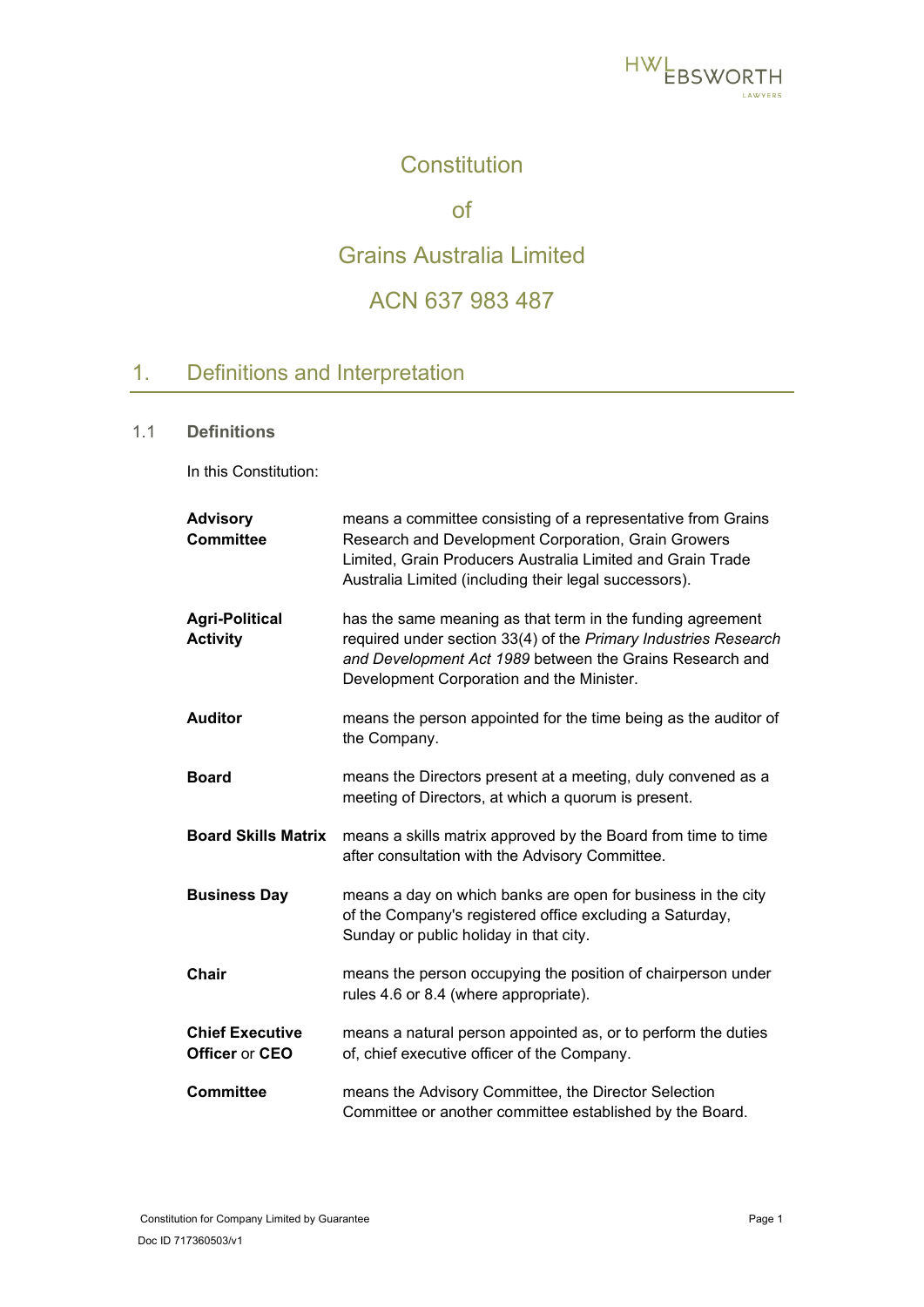

| <b>Commodity</b><br><b>Committee</b>          | means a committee referred to in rule 9.3.                                                                                                                                                          |
|-----------------------------------------------|-----------------------------------------------------------------------------------------------------------------------------------------------------------------------------------------------------|
| Company                                       | means Grains Australia Limited ACN 637 983 487.                                                                                                                                                     |
| <b>Corporations Act</b>                       | means the Corporations Act 2001 (Cth).                                                                                                                                                              |
| <b>Director</b>                               | means a director of the Company.                                                                                                                                                                    |
| <b>Director Selection</b><br><b>Committee</b> | means the committee referred to in rule 9.2.                                                                                                                                                        |
| Grain                                         | means the grains (including but not limited to cereals, coarse<br>grains, pulses and oilseeds) for which a levy is imposed by the<br>Primary Industries (Excise) Levies Act 1999.                   |
| <b>Guarantee</b>                              | means the guarantee provided by the Members pursuant to<br>rule 3.3.                                                                                                                                |
| <b>Member</b>                                 | means an organisation whose name is entered in the<br>Company's register of members.                                                                                                                |
| <b>Member Present</b>                         | means, in connection with a meeting, a Member present at the<br>venue or venues for the meeting in person, by proxy, by<br>attorney or, where the Member is a body corporate, by<br>representative. |
| <b>Replaceable Rules</b>                      | means the replaceable rules applicable to a public company<br>under section 135 of the Corporations Act (as referred to in<br>section 141 of the Corporations Act).                                 |
| <b>Secretary</b>                              | means a person appointed to perform the duties of secretary of<br>the Company and (where appropriate), includes any acting or<br>assistant Secretary appointed under rule 12(a).                    |
| <b>Special Resolution</b>                     | has the meaning given to that term in the Corporations Act.                                                                                                                                         |

### <span id="page-5-0"></span>1.2 **Interpretation**

In this Constitution, unless a contrary intention is expressed:

- (a) headings and italicised, highlighted or bold type do not affect the interpretation of this Constitution;
- (b) the singular includes the plural and the plural includes the singular;
- (c) a gender includes all other genders;
- (d) other parts of speech and grammatical forms of a word or phrase defined in this Constitution have a corresponding meaning;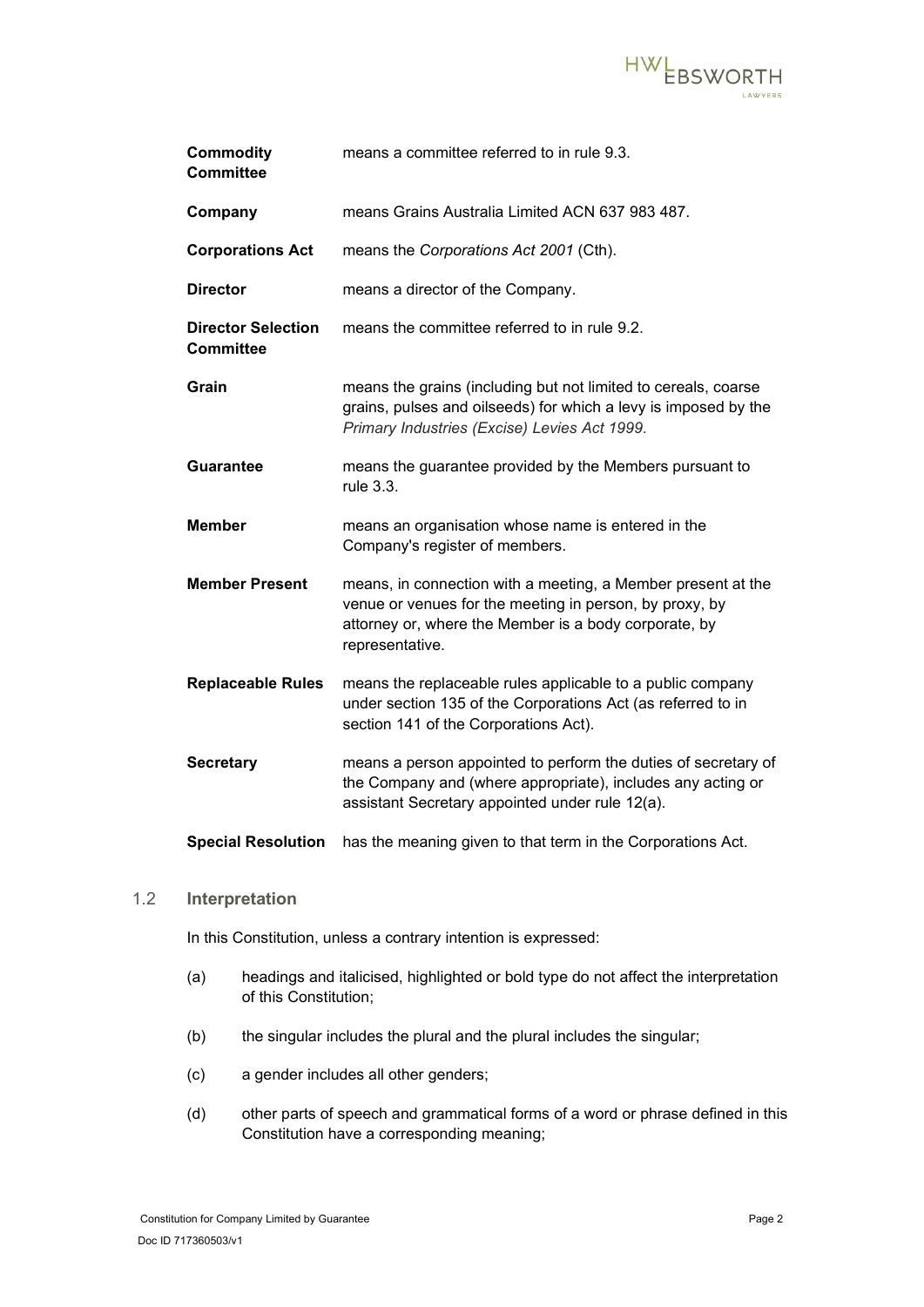

- (e) a reference to an 'organisation' includes any firm, company, partnership, joint venture, an unincorporated body or association, trust, corporation or other body corporate (whether or not having a separate legal personality);
- <span id="page-6-0"></span>(f) a reference to any thing (including any right) includes a part of that thing, but nothing in this rule [1.2\(f\)](#page-6-0) implies that performance of part of an obligation constitutes performance of the obligation;
- (g) a reference to a rule, party, annexure, exhibit or schedule is a reference to a rule of, and a party, annexure, exhibit and schedule to, this Constitution and a reference to this Constitution includes any rule, annexure, exhibit and schedule;
- (h) a reference to a document (including this Constitution) includes an undertaking, deed, agreement or legally enforceable arrangement or understanding whether or not in writing and includes all amendments or supplements to, or replacements or novations of, that document;
- (i) a reference to a party to any document includes that party's successors and permitted assigns;
- (j) a reference to time is to the time in the city of the Company's registered office;
- (k) a requirement to 'consult' or 'consultation' requires that the Secretary on behalf of the Board or Members (as applicable) submits a written request for advice or comment to the Committee to be consulted and receives and distributes the Committee's advice or comments to the Board or Members (as applicable) before any vote, resolution or action in respect to the subject of the consultation.
- (l) a reference to any legislation includes all delegated legislation made under it and includes all amendments, consolidations, replacements or re-enactments of any of them, from time to time;
- (m) a reference to an agreement includes an undertaking, deed, agreement or legally enforceable arrangement or understanding whether or not in writing;
- (n) a reference to a body, other than a party to this Constitution (including an institute, association or authority), whether statutory or not, which ceases to exist or whose powers or functions are transferred to another body, is a reference to the body which replaces it or which substantially succeeds to its powers or functions;
- (o) the words 'include', 'including', 'for example', 'such as' or any form of those words or similar expressions in this Constitution do not limit what else is included and must be construed as if they are followed by the words 'without limitation', unless there is express wording to the contrary;
- (p) a reference to a day is to the period of time commencing at midnight and ending 24 hours later;
- (q) a reference to a month is a reference to a calendar month;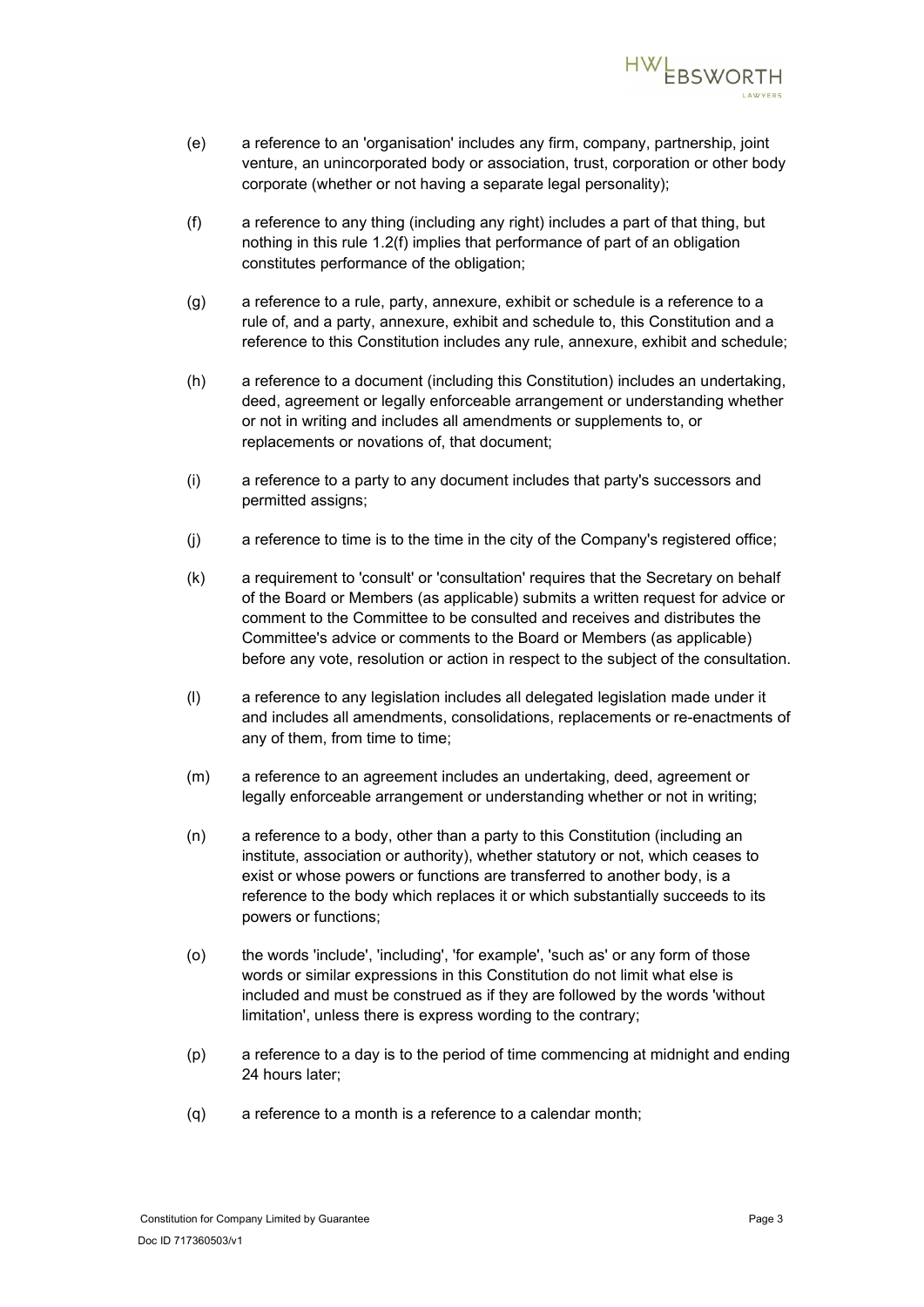

- (r) if a period of time is specified and dates from a day or the day of an act, event or circumstance, that period is to be determined exclusive of that day;
- (s) if an act or event must occur or be performed on or by a specified day and occurs or is performed after 5.00 pm on that day, it is taken to have occurred or been done on the next day;
- (t) a reference to '\$', 'A\$', 'dollars' or 'Dollars' is a reference to the lawful currency of the Commonwealth of Australia; and
- (u) an expression which is not defined in this Constitution has the same meaning as given under the Corporations Act.

### <span id="page-7-0"></span>1.3 **Business Day**

If anything under this Constitution is required to be done by or on a day that is not a Business Day, that thing must be done by or on the next Business Day.

- <span id="page-7-1"></span>1.4 **Replaceable Rules and Inconsistency**
	- (a) If any of these rules are inconsistent with a provision of the Replaceable Rules, these rules will prevail to the extent of the inconsistency. To the extent that these rules do not modify or displace a Replaceable Rule, that Replaceable Rule applies.

# <span id="page-7-2"></span>2. Public Company

<span id="page-7-3"></span>2.1 **Public Company Limited by Guarantee**

The Company is a public company limited by guarantee.

<span id="page-7-4"></span>2.2 **Restriction on Shares**

The Company does not have the power to issue shares of any kind.

- <span id="page-7-5"></span>2.3 **Non-profit**
	- (a) The Company is a non-profit organisation and must not carry on business for the purpose of distributing profit to Members.
	- (b) The income, property, profits and financial surplus of the Company, whenever derived, must be applied solely towards the promotion of the objects and purposes of the Company as set out in rule [2.4](#page-8-0) and no portion of it will be paid or transferred directly or indirectly by way of dividend, bonus or otherwise by way of profits or otherwise to Members, except that nothing in this Constitution will prevent the payment in good faith of: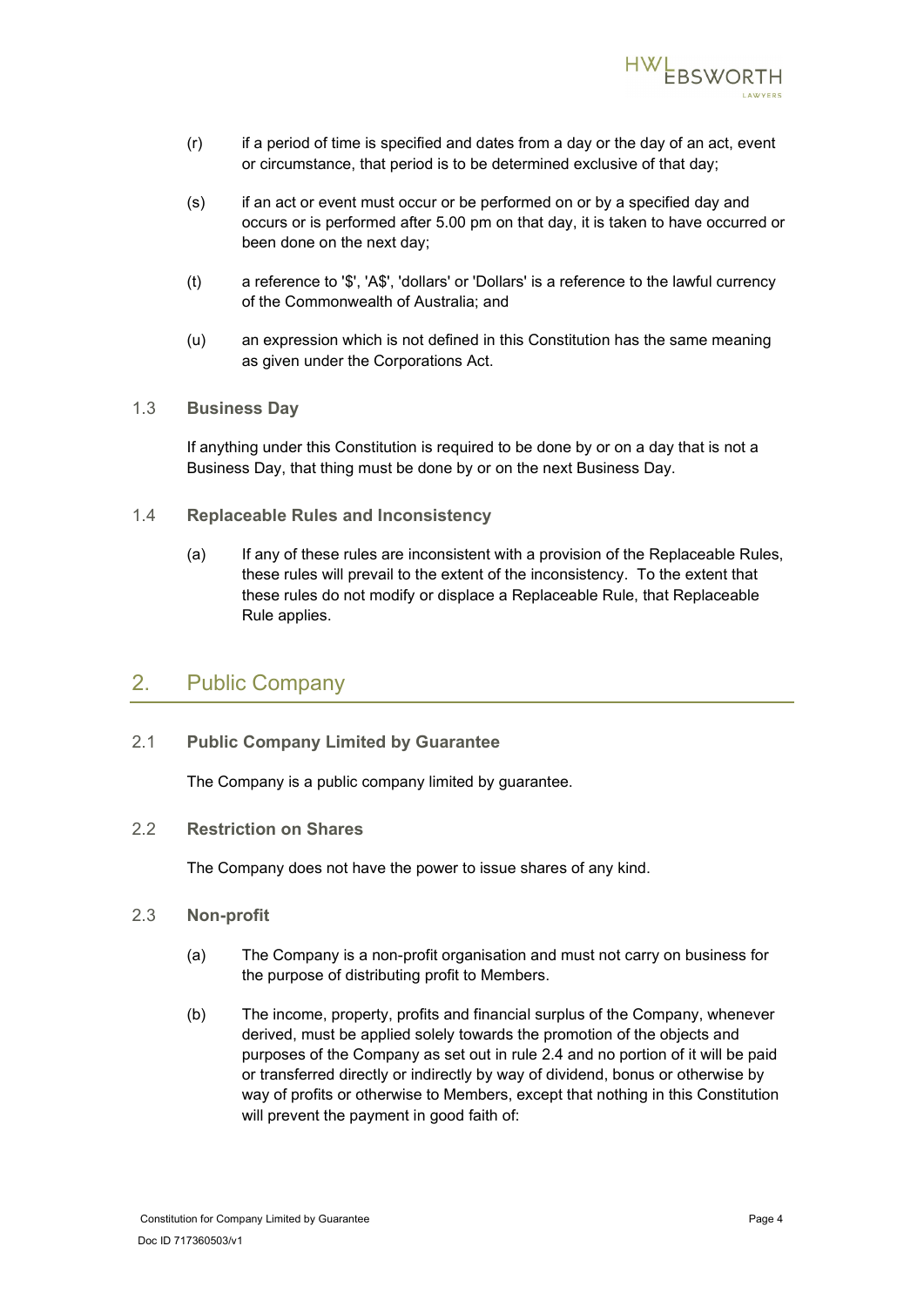

- (i) remuneration to any officer or employee of the Company or to any Member in return for services actually rendered to the Company;
- (ii) supply of goods or services to the Company in the ordinary course of business by a Member;
- (iii) reasonable allowance and travelling expenses to Directors; or
- (iv) making a payment to a Member in carrying out the Company's objects and purposes.
- <span id="page-8-0"></span>2.4 **Objects and Purposes**

The objects for which the Company is established are:

- <span id="page-8-1"></span>(a) to provide specific industry good services and functions that enhance the competitiveness and profitability of the Grain industry across the value chain in domestic and international markets, as set out below:
	- (i) to engage and communicate with grain value chain organisations and other businesses where required to develop priorities for the Grain industry to support a competitive environment and maximise the impact and benefit of industry good services;
	- (ii) to establish and maintain a grain variety classification system that is based on the requirements of the consumer and end-product requirements for Grain;
	- (iii) to provide services that maintain and improve trade and market access for Grain;
	- (iv) to develop long-term market and consumer analysis and product awareness to support the longer term demand for Grain and value creation for the Grain industry;
	- (v) to ensure the Grain industry has the technical support and training for its customers and its participants;
- <span id="page-8-2"></span>(b) to work with other organisations in the furtherance of the objects for which the Company is established; and
- (c) any other objects which are:
	- (i) consistent with the objects set out in clause  $2.4(a)(i)$  to  $2.4(a)(v)$ ; and
	- (ii) approved by the Members from time to time after consultation with the Advisory Committee.
- <span id="page-8-3"></span>(d) The Company may only exercise the powers in section 124(1) of the Corporations Act to:
	- (i) carry out the objects in this clause; and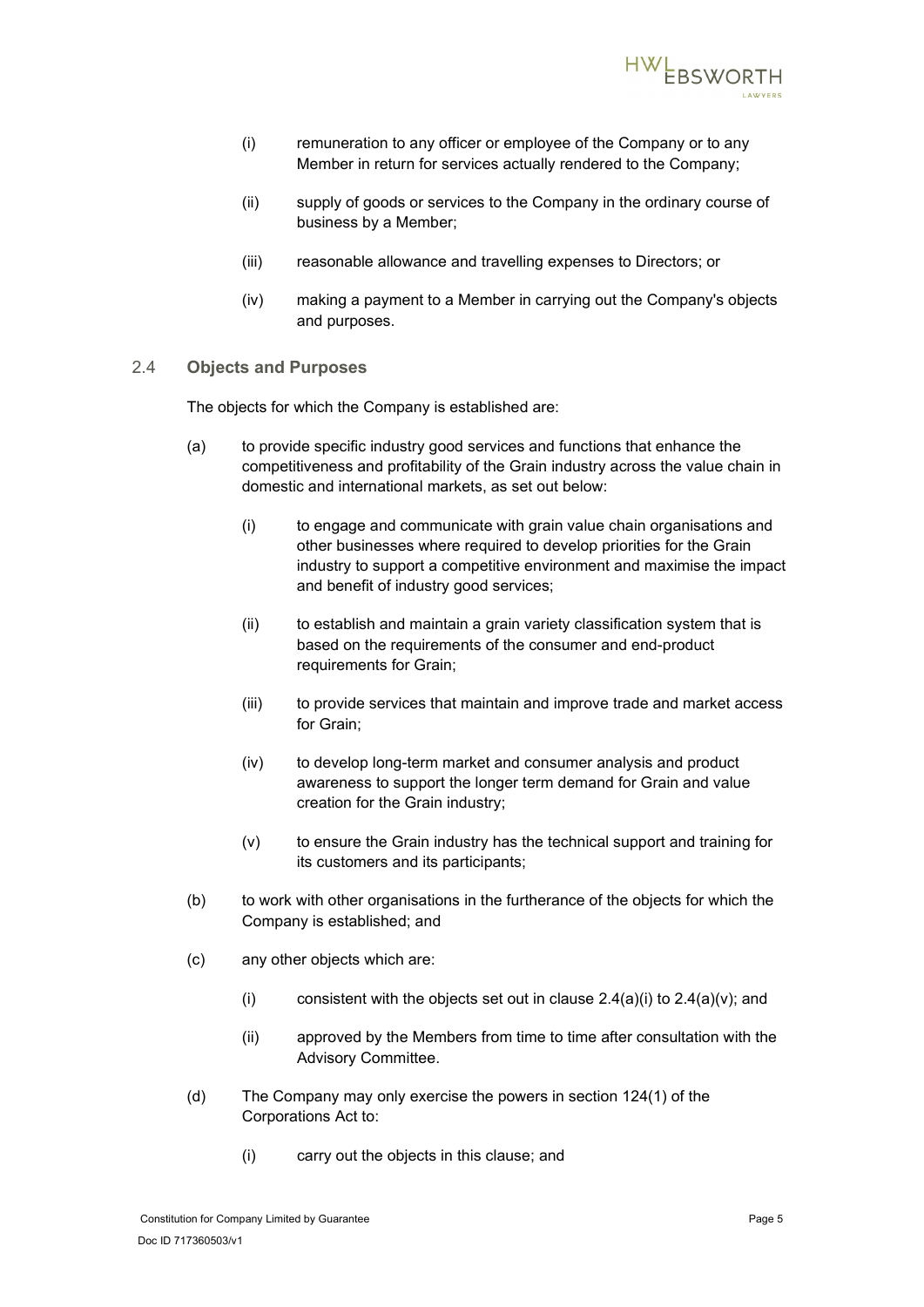

- (ii) do all things incidental or convenient in relation to the exercise of power under clause [2.4\(d\)\(i\).](#page-8-3)
- (e) For clarity, it is not within the objects of the Company to conduct any Agri-Political Activities.
- <span id="page-9-0"></span>2.5 **Powers**

Subject to rule [2.3,](#page-7-5) the Company has the following powers, which may only be used to carry out its objects and purposes as set out in rule [2.4:](#page-8-0)

- (a) the powers of an individual; and
- (b) all the powers of a public company limited by guarantee under the Corporations Act.

## <span id="page-9-1"></span>3. Members

<span id="page-9-2"></span>3.1 **Number of Members**

The Company must have at least one Member.

<span id="page-9-3"></span>3.2 **Limited Liability**

The liability of the Members is limited in accordance with rule [3.3.](#page-9-4)

<span id="page-9-4"></span>3.3 **Guarantee**

In a winding up of the Company, each Member, and each organisation who was a Member in the year ending on the date of the commencement of the winding up, undertakes to contribute a maximum of ten dollars (\$10) to the Company for the payment of the:

- (a) debts and liabilities of the Company incurred before the Member stopped being a Member;
- (b) costs, charges and expenses of any winding up; and
- (c) adjustments of the rights of the Members amongst themselves.

### <span id="page-9-5"></span>3.4 **Admission to Membership**

- (a) Subject to rules [3.8](#page-11-0) and [3.9,](#page-11-1) the Members are:
	- (i) the initial Members named in the application for the Company's registration; and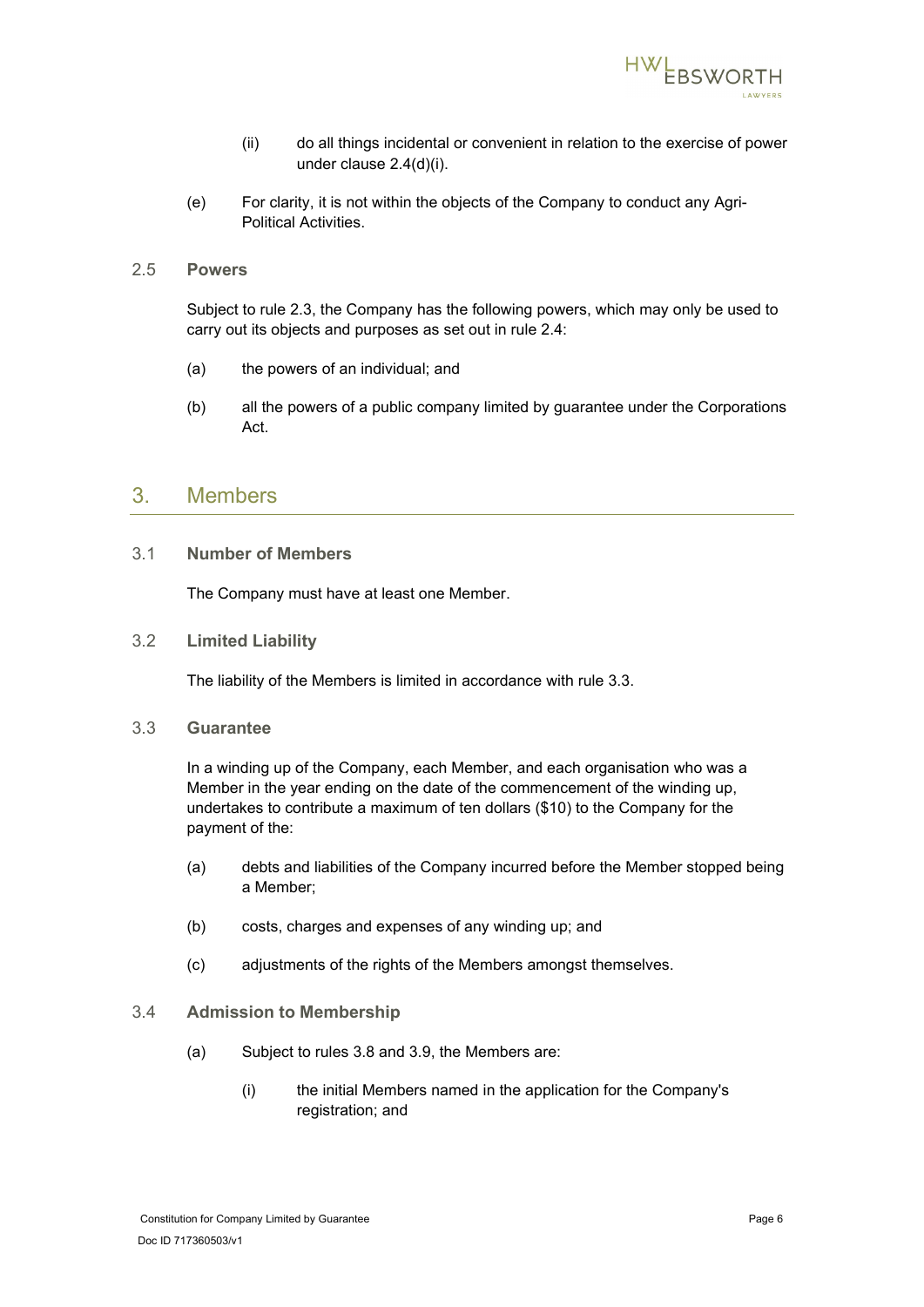

- (ii) any other organisation the Board admits to membership under rule [3.4\(b\).](#page-10-3)
- <span id="page-10-3"></span>(b) The Board, after consultation with the Advisory Committee, may:
	- (i) after the expiration of 18 months from the date of incorporation of the Company admit all or either of Grain Growers Limited, Grain Producers Australia Limited and Grain Trade Australia Limited to membership of the Company on receipt of a written application from the organisation in a form determined by the Board; and
	- (ii) after the expiration of 21 months from the date of incorporation of the Company admit any other organisation to membership of the Company on receipt of a written application from the organisation in a form determined by the Board.
- (c) The Board may, after consultation with the Advisory Committee, reject any applicant for membership.
- (d) A register of Members must be kept and contain the name and address of each Member, the date on which each Member was admitted to membership of the Company, and if applicable, the date of and reason(s) for termination of the Member's membership.
- <span id="page-10-0"></span>3.5 **Classes of Membership**

The Board may, after consultation with the Advisory Committee, establish different classes of Members and prescribe the qualifications, rights and privileges of persons to become a Member of a particular class.

<span id="page-10-1"></span>3.6 **Membership Subscription**

The Board may determine an annual subscription fee of up to \$1,000 for Members and classes of Members.

- <span id="page-10-2"></span>3.7 **Variation of Rights**
	- (a) The rights of Members in a particular class may be varied or cancelled:
		- (i) with the written consent of Members with at least 75% of the votes in that class; or
		- (ii) with the sanction of a Special Resolution passed at a meeting of the Members in that class.
	- (b) A meeting of a class of Members must be called and held in the same way, so far as possible, in which a meeting of the Members may be called and held.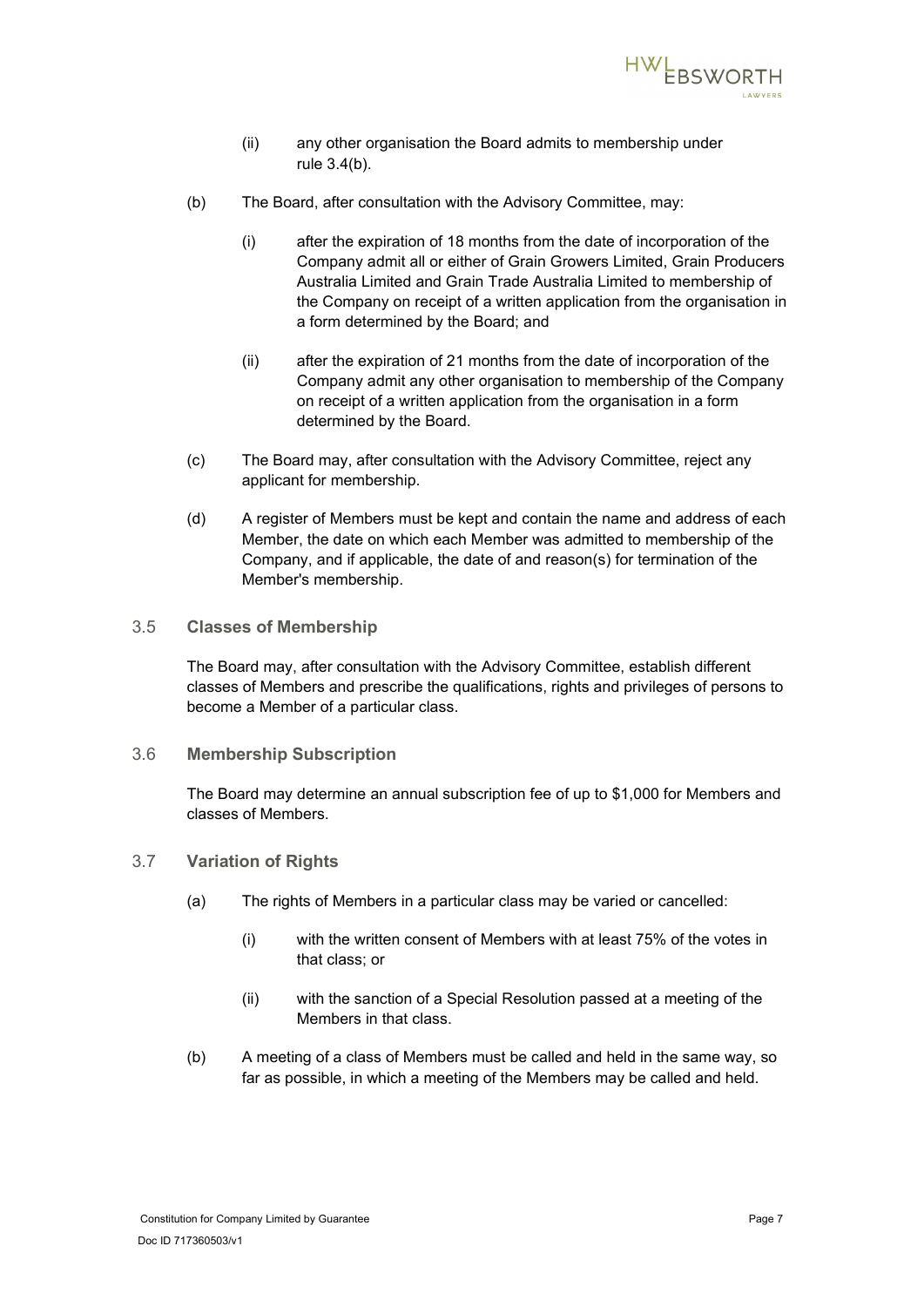

### <span id="page-11-0"></span>3.8 **Cessation of Membership**

A Member ceases to be a Member if they:

- (a) resign in writing;
- (b) are expelled in accordance with rule [3.9;](#page-11-1) or
- (c) are a company and:
	- (i) has a receiver or a receiver and manager appointed to its assets or some of them;
	- (ii) passes a resolution or takes or has taken against it any action having the effect of its winding up; or
	- (iii) ceases to be a legal entity as a result of a legislative change.

### <span id="page-11-2"></span><span id="page-11-1"></span>3.9 **Member's Conduct**

- (a) If a Member:
	- (i) wilfully refuses or neglects to comply with the provisions of this Constitution; or
	- (ii) is guilty of any conduct which, in the unanimous opinion of the Board, is unbecoming of a Member or prejudicial to the interests of the Company,

the Board has the power to suspend or expel the Member from the Company by resolution.

- (b) At least one week prior to the meeting of the Board at which a resolution under rule [3.9\(a\)](#page-11-2) is considered, the Company must provide the Member with:
	- (i) notice of the meeting;
	- (ii) any allegations against them;
	- (iii) the intended resolution; and
	- (iv) advice that the Member may, at the meeting and before the passing of the resolution, have an opportunity to give, orally or in writing, any explanation or defence they think fit.
- (c) Any Member referred to in rule [3.9\(a\)](#page-11-2) may, by notice in writing lodged with the Secretary at least 24 hours prior to the time for holding the meeting at which the resolution is to be considered by the Board, elect to have the question dealt with by a mediator elected by the then current president of the Law Society of the state or territory where the Company's registered office is located.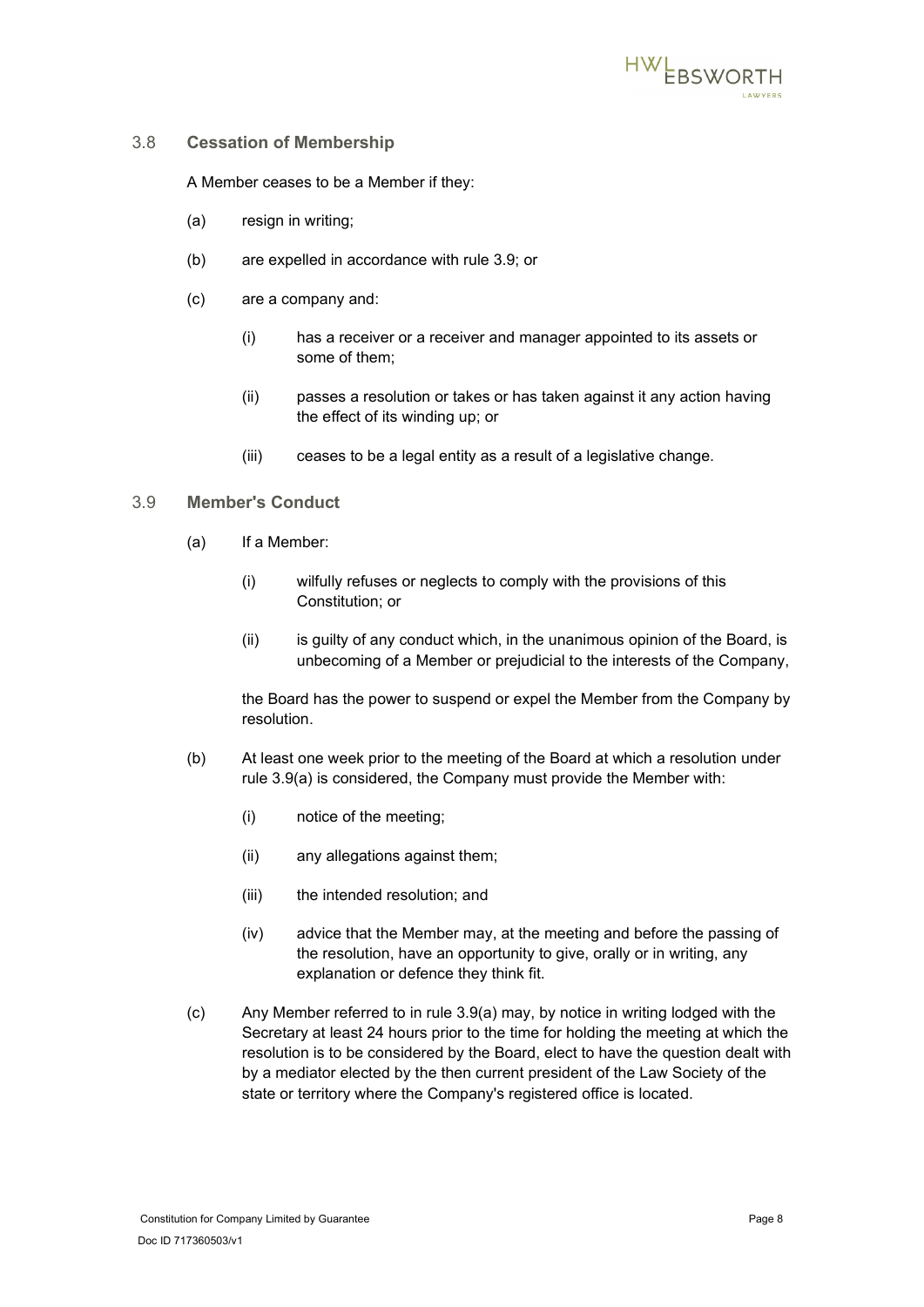

- (d) The role of the mediator is to assist in negotiating a resolution of the matter and, if agreed by the parties, make a decision that is binding on the Company and the relevant Member.
- (e) The reasonable costs of the parties incurred under the procedures under this rule [3.9](#page-11-1) will be borne by the Company.

### <span id="page-12-0"></span>3.10 **Effect of Cessation**

An organisation who ceases to be a Member continues to be liable for all moneys due by them to the Company and the Guarantee (if required by rule [3.3\)](#page-9-4).

### <span id="page-12-1"></span>4. General Meetings

### <span id="page-12-2"></span>4.1 **Annual General Meeting**

- (a) The Company must hold an annual general meeting in each calendar year.
- (b) General meetings before which the annual accounts of the Company are to be tabled will be called annual general meetings. All other meetings of the Company will be called general meetings.
- (c) The Chair of the annual general meeting must give Members as a whole a reasonable opportunity at the meeting to ask questions or make comments about the management of the Company.
- <span id="page-12-4"></span><span id="page-12-3"></span>4.2 **Convening and cancelling General Meetings**
	- (a) Any Director may convene a general meeting of the Company whenever the Director thinks fit.
	- (b) The Directors must call and arrange to hold a general meeting on the request of Members with at least 5% of the votes that may be cast at the general meeting. The Directors must call the general meeting under this rule [4.2\(b\)](#page-12-4) within 21 days after the request is given to the Company.
	- (c) Any Director may cancel any general meeting convened by that Director or the Board by notice in writing to all persons who were entitled to receive notice of that meeting, except where the cancellation or postponement would be contrary to the Corporations Act. Any failure to give notice of cancellation or postponement does not invalidate the cancellation or postponement or any resolution passed at a postponed meeting.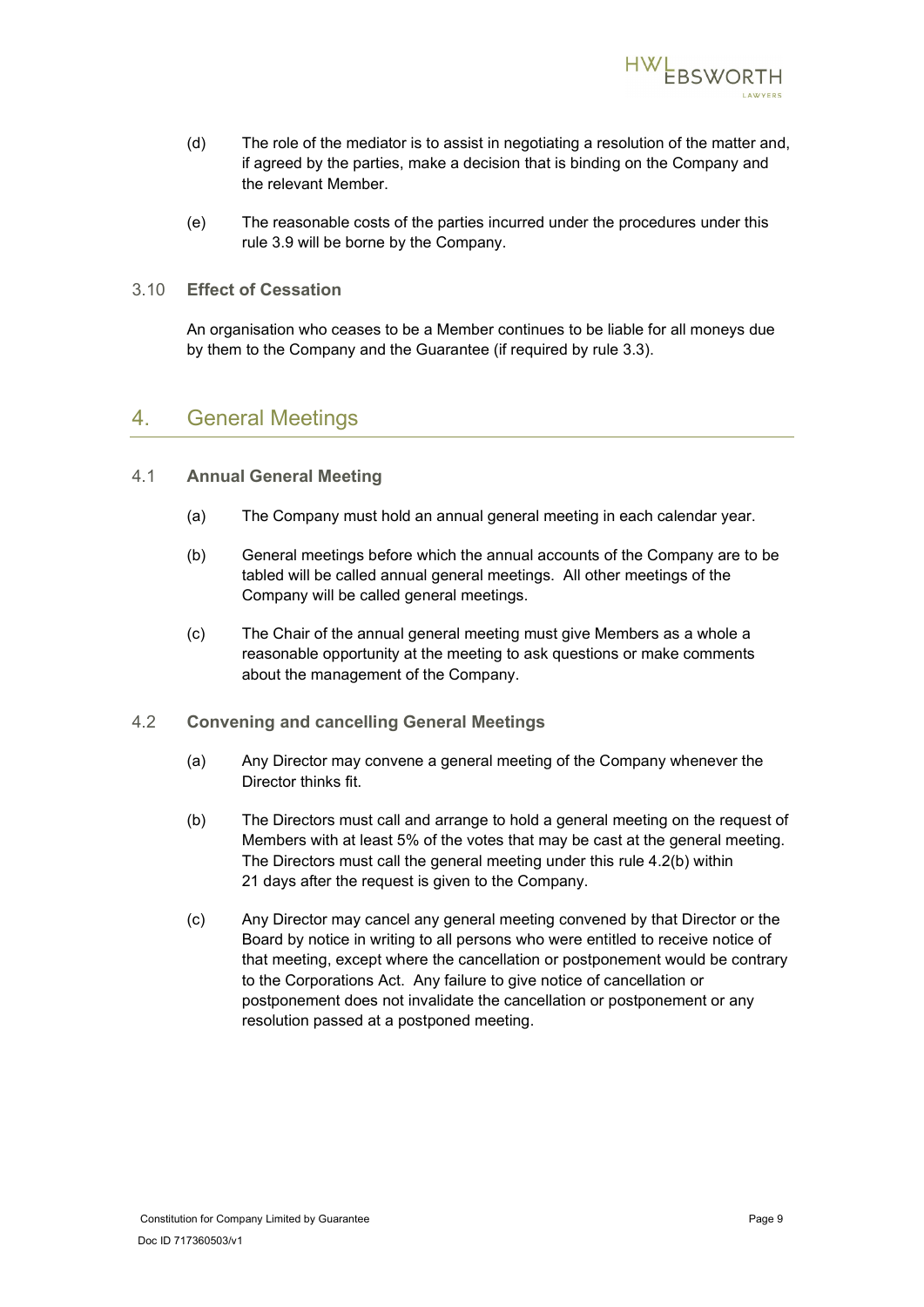

### <span id="page-13-0"></span>4.3 **General Meetings called by Members**

- (a) If the Members request that the Directors call and arrange to hold a general meeting under rule [4.2\(b\)](#page-12-4) (**Request**), the Request must:
	- (i) be in writing;
	- (ii) state any resolution to be proposed at the general meeting;
	- (iii) be signed by the Members making the Request; and
	- (iv) be given to the Company.
- (b) Separate copies of a document setting out the Request may be used for signing by Members if the wording of the Request is identical in each copy.
- (c) The percentage of votes that Members have is to be worked out as at midnight before the Request is given to the Company.
- <span id="page-13-2"></span><span id="page-13-1"></span>4.4 **Notice of General Meetings**
	- (a) Notice of a general meeting must be given in accordance with section 249H of the Corporations Act.
	- (b) Notice of a general meeting must be given to:
		- (i) each Member entitled to vote at the meeting;
		- (ii) each Director; and
		- (iii) the auditor (if any).
	- (c) Notice of a general meeting must be provided in writing at least 21 days before the meeting.
	- (d) Subject to rule [4.4\(e\),](#page-13-2) notice of a general meeting may be provided less than 21 days before the meeting if:
		- (i) for an annual general meeting, all the Members entitled to attend and vote at the annual general meeting agree beforehand; or
		- (ii) for any other general meeting, Members with at least 95% of the votes that may be cast at the meeting agree beforehand.
	- (e) Notice of a general meeting cannot be provided less than 21 days before the meeting if a resolution will be moved to:
		- (i) remove a Director;
		- (ii) appoint a Director in order to replace a Director who was removed; or
		- (iii) remove an auditor.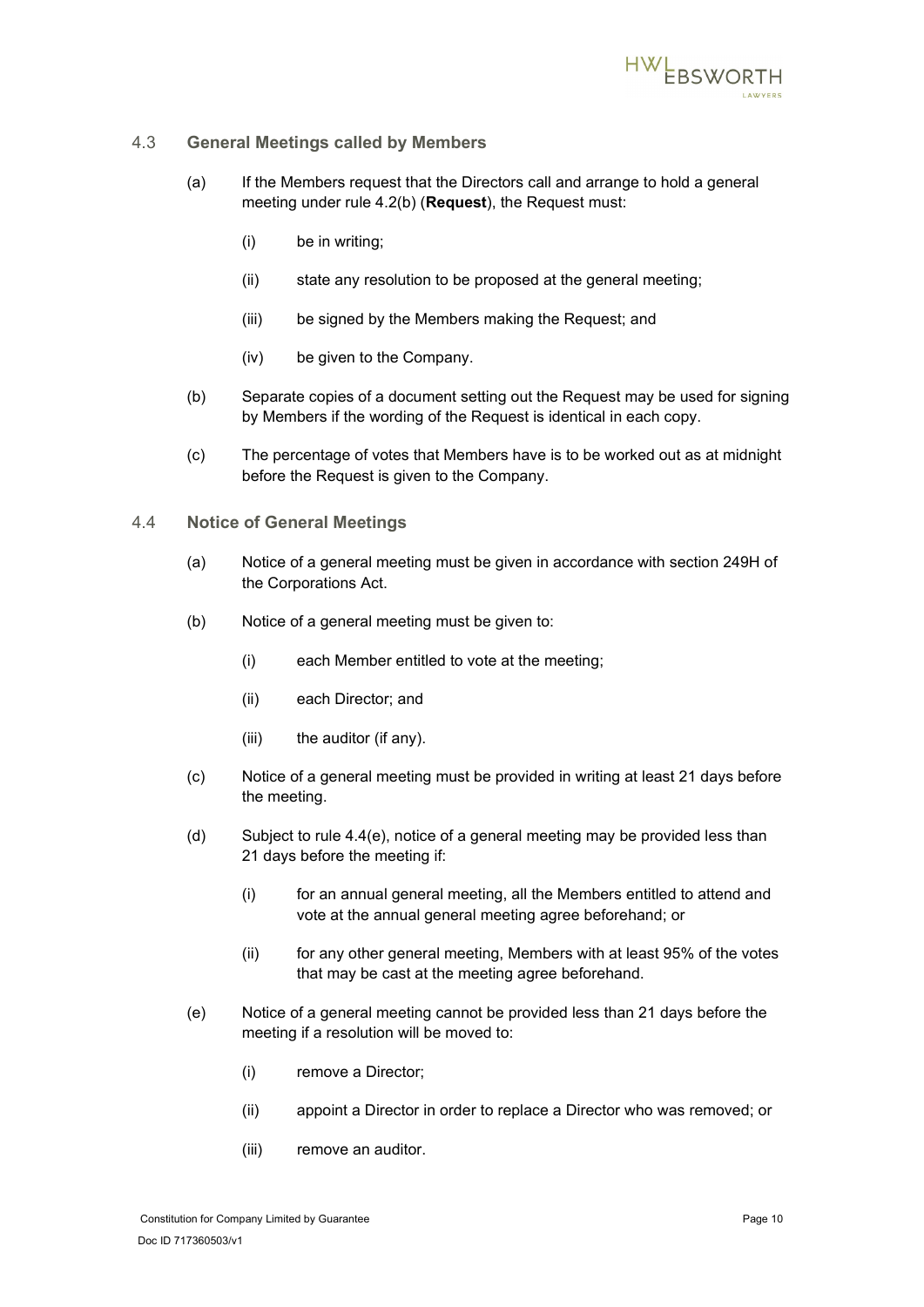

- (f) Notice of a general meeting must include:
	- (i) the place, date and time for the meeting (and if the meeting is to be held in two or more places, the technology that will be used to facilitate this);
	- (ii) the general nature of the meeting's business;
	- (iii) if applicable, that a Special Resolution is to be proposed and the words of the proposed resolution;
	- (iv) a statement that Members have the right to appoint proxies and that, if a Member appoints a proxy:
		- (A) the proxy does not need to be a Member;
		- (B) the proxy form must be delivered to the Company at its registered address or the address (including an electronic address) specified in the notice of the meeting; and
		- (C) the proxy form must be received by the Company before the meeting.

### <span id="page-14-0"></span>4.5 **Quorum**

- (a) Subject to rule [4.6,](#page-14-1) no business may be transacted at any general meeting except the election of the Chair under rule [4.6\(b\)](#page-14-2) unless a quorum of Members is present.
- (b) Except as otherwise provided in this Constitution, a quorum requires more than 50% of the Members entitled to vote at a Members' meeting being present.
- (c) If there is no quorum at a general meeting within 30 minutes after the time specified in the notice of the meeting, the meeting is dissolved unless the Chair or the Directors adjourn the meeting to a date, time and place determined by the Chair or the Directors. If no quorum is present at any adjourned meeting within 30 minutes after the time for the meeting, the meeting is dissolved.

### <span id="page-14-1"></span>4.6 **Conduct of Meetings**

- (a) Subject to rule [4.6\(b\),](#page-14-2) the Chair or, in the Chair's absence, the deputy Chair is entitled to preside as chairperson at every general meeting.
- <span id="page-14-2"></span>(b) Where a general meeting is held and:
	- (i) there is no Chair or deputy Chair; or
	- (ii) the Chair or deputy Chair is not present within 15 minutes after the time appointed for the meeting or does not wish to act as Chair of the meeting,

the Directors present may choose one of their number to be Chair of the meeting.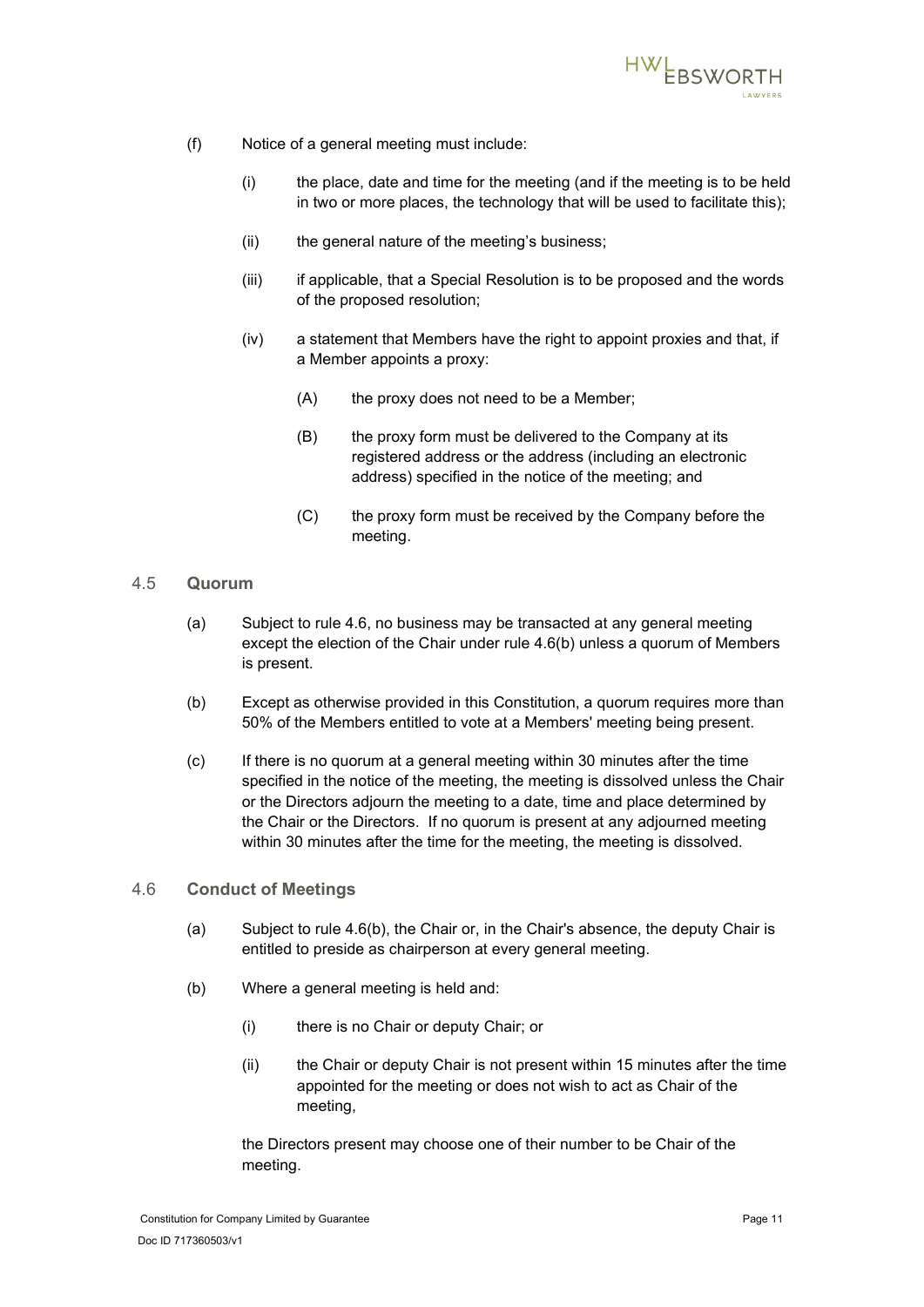

- (c) The general conduct of each general meeting of the Company and the procedures to be adopted at the meeting are as determined at, during or prior to, the meeting by the Chair.
- (d) The Chair may make rulings without putting the question (or any question) to the vote if the Chair considers action is required to ensure the orderly conduct of the meeting.
- (e) At any time the Chair considers it necessary or desirable for the proper and orderly conduct of the meeting, the Chair may demand the cessation of debate or discussion on any business, question, motion or resolution being considered by the meeting and require the business, question, motion or resolution to be put to a vote of the Members Present.
- (f) The Company may hold a general meeting at two or more venues using any technology that gives each Member a reasonable opportunity to participate.
- (g) Any determination by the Chair in relation to matters of procedure (including any procedural motions moved at, or put to, any meeting) or any other matter arising directly or indirectly from the business is final (including any procedural motions moved at, or put to, any meeting). Any challenge to:
	- (i) a right to vote (whether on a show of hands or on a poll); or
	- (ii) a determination to allow or disregard a vote,

may only be made at the meeting and may be determined by the Chair.

### <span id="page-15-0"></span>4.7 **Adjournments**

- (a) During the course of the meeting, the Chair may adjourn the meeting or any business, motion, question or resolution being considered or remaining to be considered by the meeting or any debate or discussion either to a later time at the same meeting or to an adjourned meeting to be held at the time and place determined by the Chair. If the Chair exercises a right of adjournment of a meeting under this rule, the Chair has the sole discretion to decide whether to seek the approval of the Members Present to the adjournment and, unless the Chair exercises that discretion, no vote may be taken by the Members Present in respect of the adjournment.
- (b) No business may be transacted at any adjourned meeting other than the business left unfinished at the meeting from which the adjournment took place.
- (c) When a meeting is adjourned for one month or more, notice of the adjourned meeting must be given as in the case of an original meeting. Otherwise, it is not necessary to give any notice of an adjournment or of the business to be transacted at an adjourned meeting.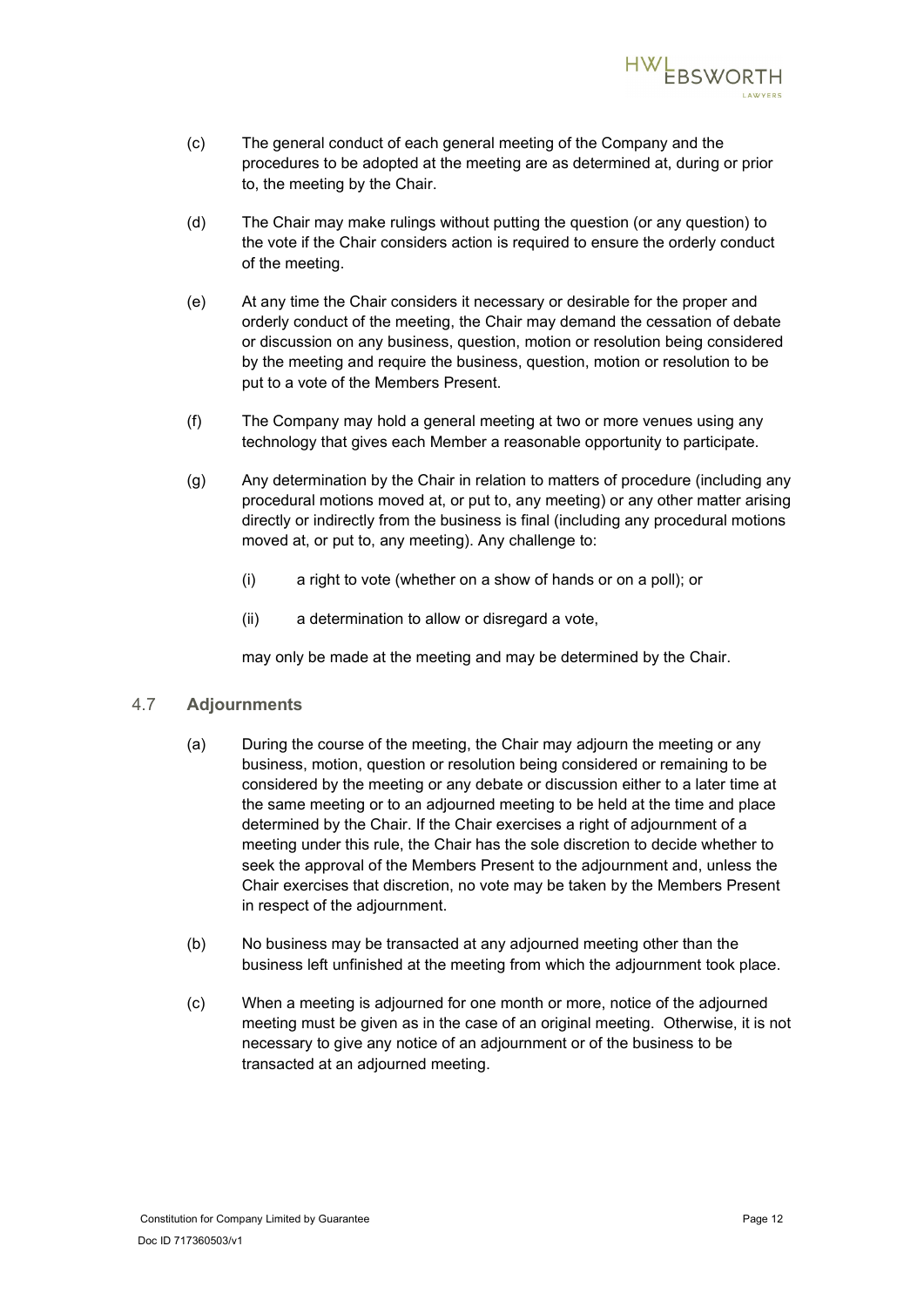

### <span id="page-16-0"></span>4.8 **Voting at General Meetings**

- (a) Each resolution submitted to a general meeting is to be decided by a show of hands of the Members Present and entitled to vote (including by way of proxy), unless a poll is demanded.
- (b) Unless a poll is demanded, a declaration by the Chair following a vote on a show of hands that a resolution has been passed or lost is conclusive.
- <span id="page-16-1"></span>4.9 **When a Poll is effectively demanded**
	- (a) A poll may be demanded by:
		- (i) at least five Members Present and entitled to vote on the resolution;
		- (ii) Members Present with at least 5% of the votes that may be cast on the resolution on a poll; or
		- (iii) the chair of the meeting.
	- (b) The poll may be demanded before a vote is taken, before the voting results on a show of hands are declared or immediately after the voting results on a show of hands are declared.

### <span id="page-16-2"></span>4.10 **Special Meetings**

All of the provisions of this Constitution as to general meetings apply to any special meeting of any class of Members which may be held pursuant to this Constitution or the Corporations Act.

- <span id="page-16-3"></span>4.11 **Procedure for Polls**
	- (a) When demanded, a poll may be taken in the manner and at the time the Chair directs.
	- (b) The result of a poll may be announced in the manner and at the time (whether during the relevant meeting or afterwards) as the Chair considers appropriate.
	- (c) The demand for a poll does not prevent a meeting from continuing in relation to any transaction or any business other than that on which a poll has been demanded. A poll demanded on any question of adjournment is to be taken at the meeting and without adjournment.

### <span id="page-16-4"></span>4.12 **Auditor's right to attend Meetings**

- (a) The auditor (if any) is entitled to attend any general meeting of the Company and to be heard by the Members on any part of the business of the meeting that concerns the auditor in their capacity as auditor.
- (b) The Company must give the auditor (if any) any communications relating to the general meeting that a Member is entitled to receive.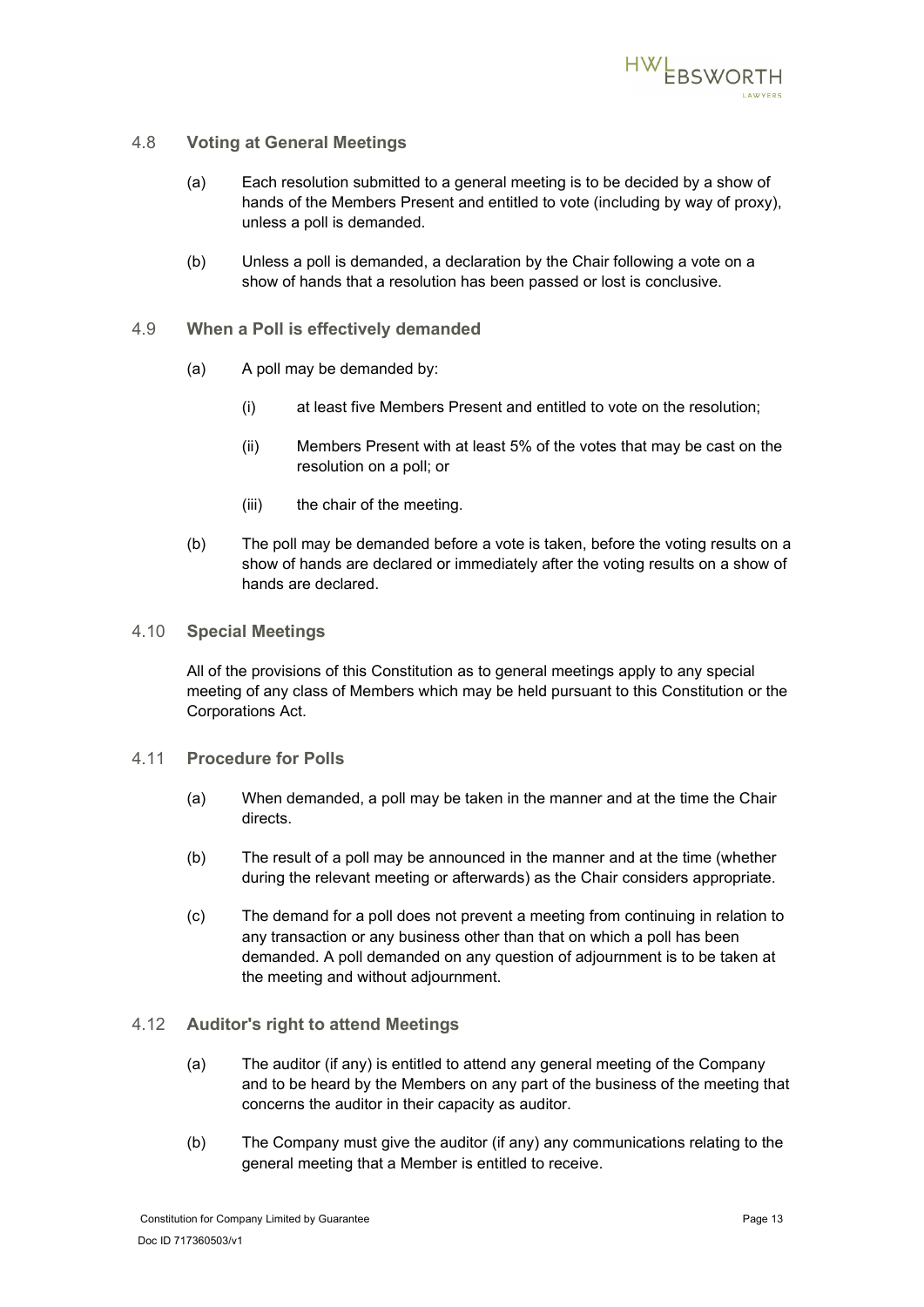

### <span id="page-17-0"></span>4.13 **No casting vote**

In the event of an equality of votes on a show of hands or on a poll, the Chair does not have a casting vote in addition to any vote to which the Chair may be entitled as a Member or as a proxy, attorney or properly appointed representative of a Member.

- <span id="page-17-1"></span>4.14 **Representation and voting of Members**
	- (a) Subject to this Constitution, and any rights or restrictions for the time being attached to any class or classes of Members, at meetings of Members or classes of Members:
		- (i) each Member entitled to attend and vote may attend and vote in person or by proxy, by attorney or (where the Member is a body corporate) by representative; and
		- (ii) each Member Present has one vote.
	- (b) The power of attorney or proof of appointment of a representative must be produced for inspection at the Company's registered office or at the place where the meeting is held, before the time for holding the meeting or adjourned meeting, unless the document has previously been produced for inspection in accordance with this rule [4.14.](#page-17-1)
	- (c) A proxy need not be a Member.
- <span id="page-17-2"></span>4.15 **Form of Proxy**
	- (a) A Member who is entitled to attend and vote at a meeting of the Company may appoint an individual or a body corporate as a proxy to attend and vote for the Member in accordance with the Corporations Act.
	- (b) A proxy appointed in accordance with the Corporations Act to attend and vote at a meeting of the Company may exercise the rights of the Member on the basis and subject to the restrictions provided in the Corporations Act.
	- (c) The instrument appointing a proxy:
		- (i) must be in writing (in the common or usual form) under the hand of the appointer or of their attorney duly authorised in writing or, if the appointer is a corporation, either under seal or under the hand of an officer or attorney duly authorised;
		- (ii) is deemed to confer authority to demand or join in demanding a poll;
		- (iii) must be in accordance with the Corporations Act; and
		- (iv) may be in the following form or any other form (including electronic) which the Directors prescribe or approve:

*GRAINS AUSTRALIA LIMITED ACN 637 983 487 (Company)*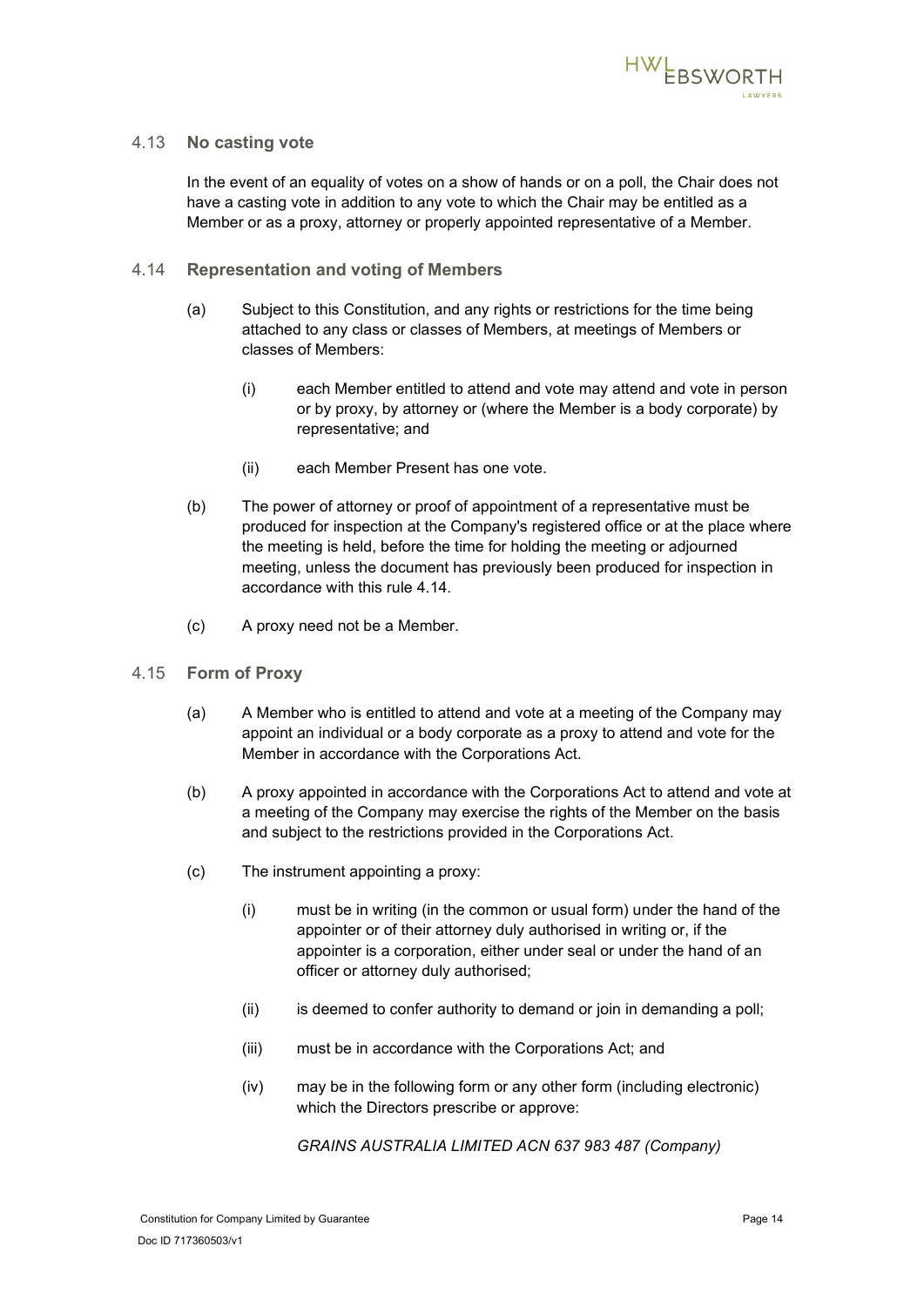

*I, [insert name] of [insert address] being a member of the Company hereby appoint [insert name] of [insert address] or, failing him/her [insert name] of [insert address] as my proxy to vote for me on my behalf at the (annual general or general as the case may be) meeting of the Company to be held on [insert date] and at any adjournment thereof.*

*My proxy is hereby authorised to vote \*In favour of/\*against the following resolution: \*Strike out whichever is not required.*

*[insert resolution]*

*Dated: [insert date]*

*[Insert duly authorised execution block]*

*(Note: In the event of the member desiring to vote for or against any resolution they must instruct their proxy accordingly. Unless otherwise instructed, the proxy may vote as they think fit).*

- (d) The instrument appointing a proxy must be received by the Company at its registered office or at the place or electronic address specified for the purpose in the notice of meeting not less than 24 hours before the time for holding the meeting or adjourned meeting or poll at which the person named in the instrument proposes to vote. No instrument appointing a proxy will be valid after the expiration of 12 months from the date of its execution.
- (e) Any appointment of proxy under this rule [4.15](#page-17-2) which is incomplete may be completed by the Secretary on the authority of the Directors and the Directors may authorise completion of the proxy by the insertion of the name of any Director as the person in whose favour the proxy is given.
- (f) Where a notice of meeting provides for electronic lodgement of proxies, a proxy lodged at the electronic address specified in the notice is taken to have been received at the Company's registered office and validated by the Member provided that the requirements for electronic lodgement of proxies set out in the notice have been complied with.

### <span id="page-18-0"></span>4.16 **Validity of Proxies**

- (a) A vote exercised in accordance with the terms of an instrument of proxy, a power of attorney or other relevant instrument of appointment is valid despite:
	- (i) the previous death or unsoundness of mind of the principal; or
	- (ii) the revocation of the instrument (or of the authority under which the instrument was executed) or the power,

if no notice in writing of the death, unsoundness of mind or revocation (as the case may be) has been received by the Company at its registered office before the commencement of the meeting, or adjourned meeting at which the instrument is used or the power is exercised.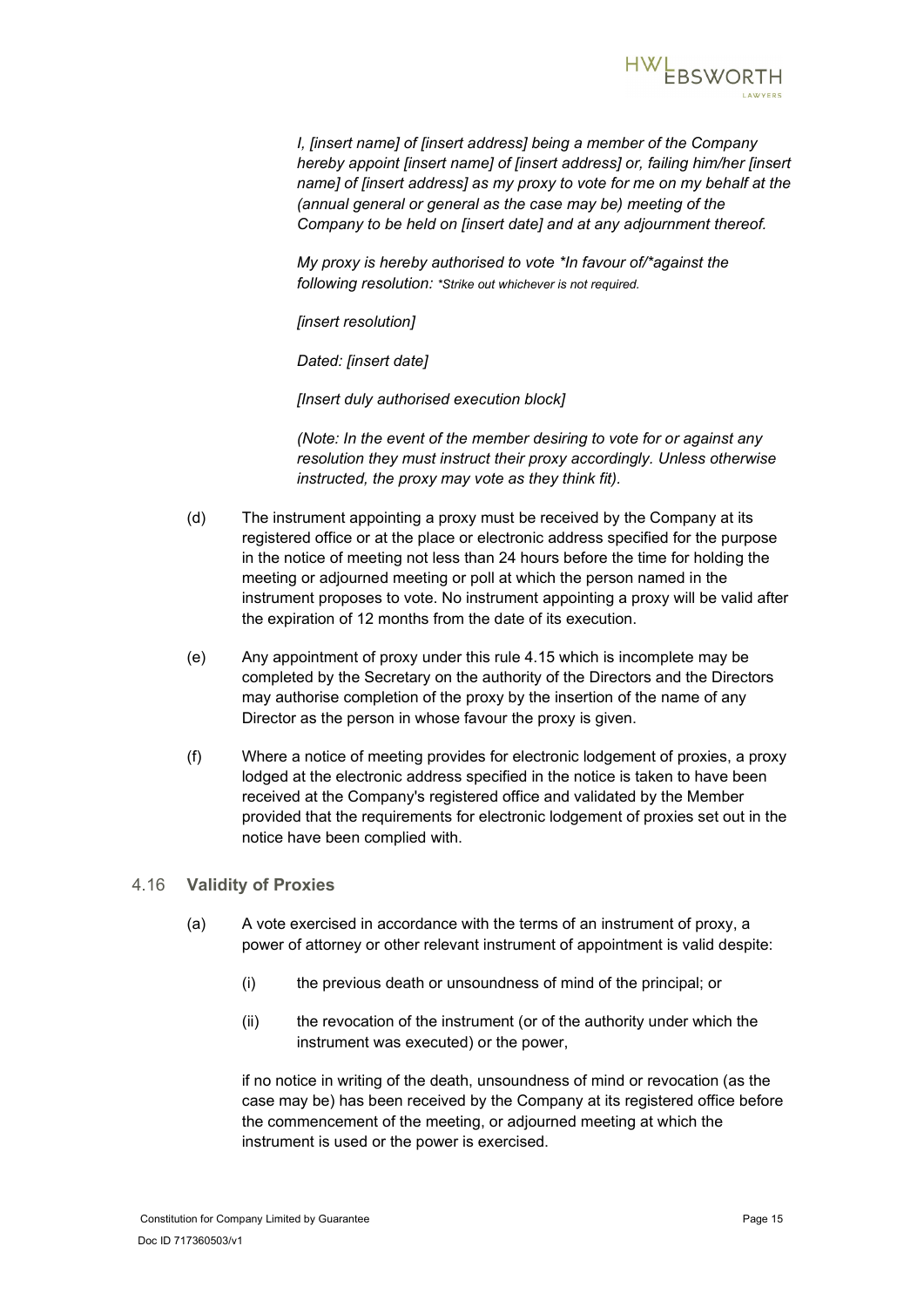

- (b) A proxy is not revoked by the principal attending and taking part in the meeting unless the principal actually votes at the meeting on a resolution for which the proxy is proposed to be used.
- (c) Voting instructions given by a Member to a Director or employee of the Company who is appointed as proxy (**Company Proxy**) are valid only if:
	- (i) the voting instructions are contained in the document form of appointment of the Company Proxy; or
	- (ii) in the case of new instructions or variations to earlier instructions, the new instructions or variations to earlier instructions are either:
		- (A) received at the Company's registered office before the meeting or adjourned meeting by a notice in writing signed by the Member; or
		- (B) otherwise validated by the Member in a manner acceptable to the Directors in their discretion prior to the commencement of the meeting.

### <span id="page-19-0"></span>4.17 **Circulating Resolutions**

- (a) If all Members entitled to receive notice of a general meeting and to vote on a resolution of Members sign a document containing a statement that they are in favour of the resolution set out in the document, a Members' resolution in those terms is passed when the last Member signs such a document.
- (b) For the purpose of this rule [4.17:](#page-19-0)
	- (i) two or more separate documents in identical terms, each of which is signed by one or more Members, will be treated as one document; and
	- (ii) an email containing the text of the document expressed to have been signed by a Member that is sent to the Company is deemed to be a document signed by that Member at the time of its receipt by the Company.

### <span id="page-19-1"></span>4.18 **Sole Member Resolutions**

Where the Company has only one Member, it may pass a resolution by the Member recording it and signing the record.

### <span id="page-19-3"></span><span id="page-19-2"></span>4.19 **Members' Resolutions and Statements**

- <span id="page-19-4"></span>(a) Members with at least 5% of the votes that may be cast on a resolution may give:
	- (i) written notice to the Company of a resolution they propose to move at a general meeting (**Members' Resolution**); and/or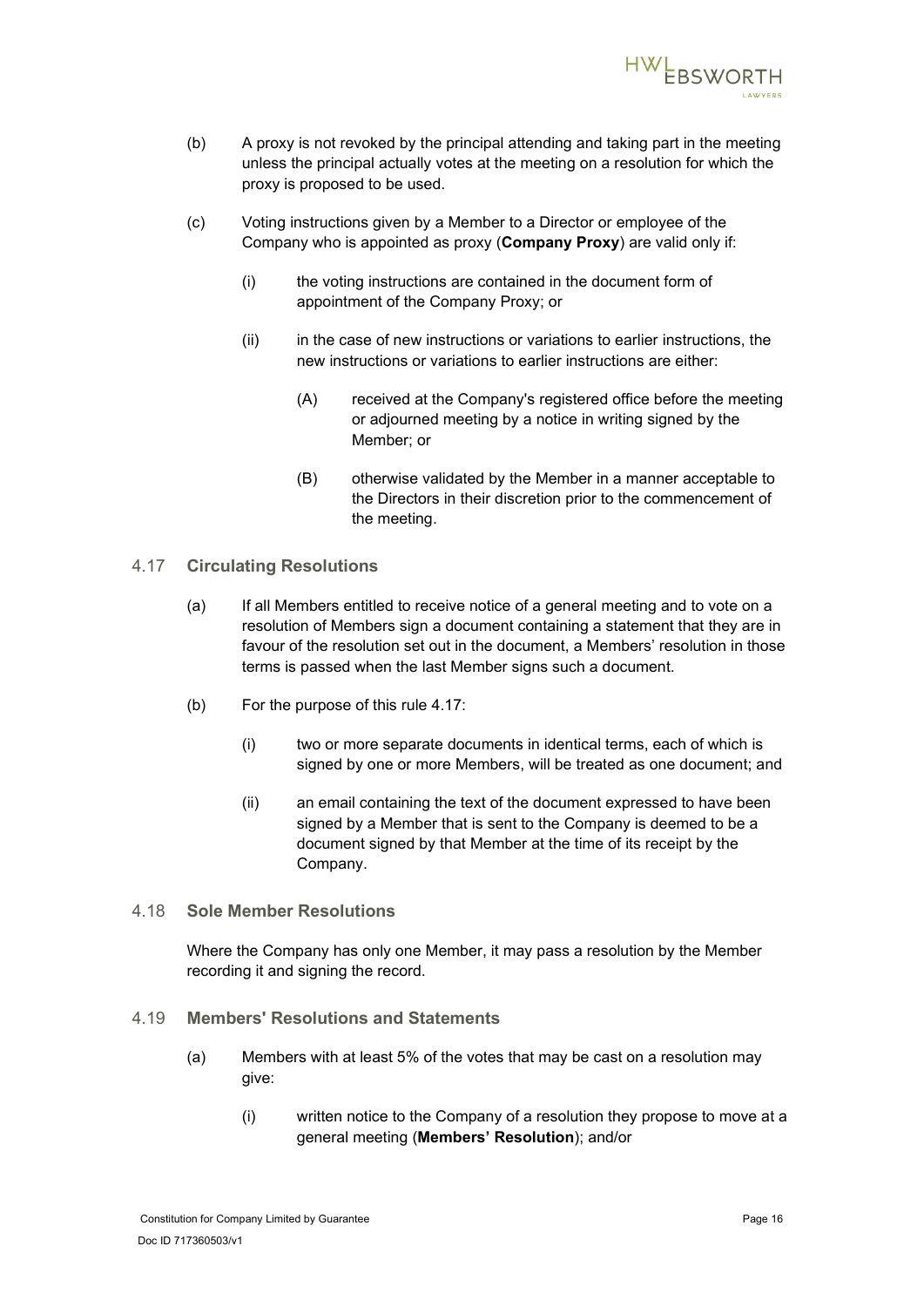

- (ii) a written request to the Company that the Company give all of its Members a statement about a proposed resolution or any other matter that may properly be considered at a general meeting (**Members' Statement**).
- (b) A notice of a Members' Resolution must set out the wording of the proposed resolution and be signed by the Members proposing the resolution.
- (c) A request to distribute a Members' Statement must set out the statement to be distributed and be signed by the Members making the request.
- (d) Separate copies of a document setting out the notice or request may be signed by Members if the wording is the same in each copy.
- (e) The percentage of votes that Members have (as described in rule [4.19\(a\)\)](#page-19-3) is to be worked out as at midnight before the request or notice is given to the Company.
- (f) If the Company has been given notice of a Members' Resolution under rule [4.19\(a\)\(i\),](#page-19-4) the resolution must be considered at the next general meeting held more than two months after the notice is given.
- (g) This rule does not limit any other right that a Member has to propose a resolution at a general meeting.
- <span id="page-20-1"></span><span id="page-20-0"></span>4.20 **Company must give notice of proposed resolution or distribute statement**
	- (a) If the Company has been given a notice or request under rule [4.19:](#page-19-2)
		- (i) in time to send the notice of proposed Members' Resolution or a copy of the Members' Statement to Members with a notice of meeting, it must do so at the Company's cost; or
		- (ii) too late to send the notice of proposed Members' Resolution or a copy of the Members' Statement to Members with a notice of meeting, then the Members who proposed the resolution or made the request must pay the expenses reasonably incurred by the Company in giving Members notice of the proposed Members' Resolution or a copy of the Members' Statement. However, at a general meeting, the Members may pass a resolution that the Company will pay these expenses.
	- (b) The Company does not need to send the notice of a proposed Members' Resolution or a copy of the Members' Statement to Members if:
		- $(i)$  it is more than 1,000 words long;
		- (ii) the Directors consider it may be defamatory;
		- $(iii)$  rule [4.20\(a\)\(ii\)](#page-20-1) applies, and the Members who proposed the resolution or made the request have not paid the Company enough money to cover the cost of sending the notice of the proposed Members' Resolution or a copy of the Members' Statement to Members; or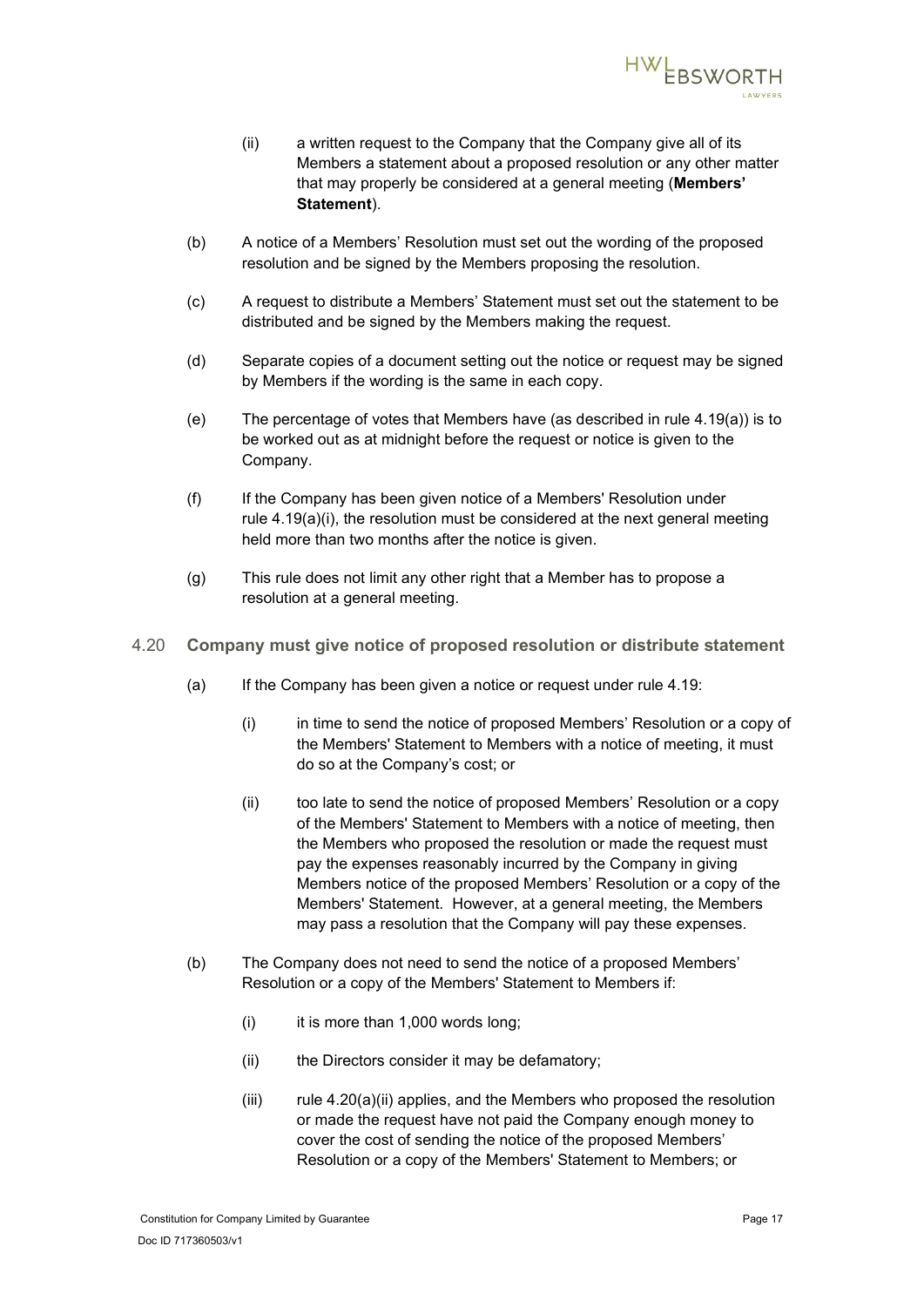

(iv) in the case of a proposed Members' Resolution, the resolution does not relate to a matter that may be properly considered at a general meeting or is otherwise not a valid resolution able to be put to the Members.

# <span id="page-21-0"></span>5. Directors

- <span id="page-21-3"></span><span id="page-21-1"></span>5.1 **Number of Directors**
	- (a) The number of Directors must be not less than three, not more than seven, and at least two Directors must ordinarily reside in Australia.
	- (b) Each Director must be a natural person.
	- (c) The Members may, by ordinary resolution passed at a general meeting, impose or alter a higher minimum or maximum number of Directors, but may not reduce the minimum number of Directors as provided in rule [5.1\(a\).](#page-21-3)
- <span id="page-21-6"></span><span id="page-21-5"></span><span id="page-21-4"></span><span id="page-21-2"></span>5.2 **Appointment of Director**
	- (a) The first Directors are the persons specified in the application to register the Company lodged under the Corporations Act and who have consented in writing to become Directors.
	- (b) Each director shall hold office for a term of up to two years, commencing from the date of their appointment and concluding at the end of the first or second annual general meeting following their appointment. At the expiration of that time, the director may nominate himself or herself for re-election, subject to rule [5.2\(c\).](#page-21-4)
	- (c) A Director may serve a maximum of six years consisting of consecutive terms excluding any term where the Director is appointed as Chair for the purposes of calculating the number of years served.
	- (d) The Members may appoint any person to be a Director by resolution at a general meeting of the Company provided:
		- (i) the number of directors does not exceed the maximum number fixed under rule [5.1\(a\);](#page-21-3)
		- (ii) the person has been nominated by the Director Selection Committee under rule [9.2\(b\)\(i\)](#page-28-3) or has been nominated by a Member after having due regard to the Board Skills Matrix; and
		- (iii) before appointing the director, that individual signs a consent to act as a director.
	- (e) The Director Selection Committee will before the general meeting of the Company of which the appointment of a Director is to be considered provide a report to the Secretary, which must be given to Members, in respect of each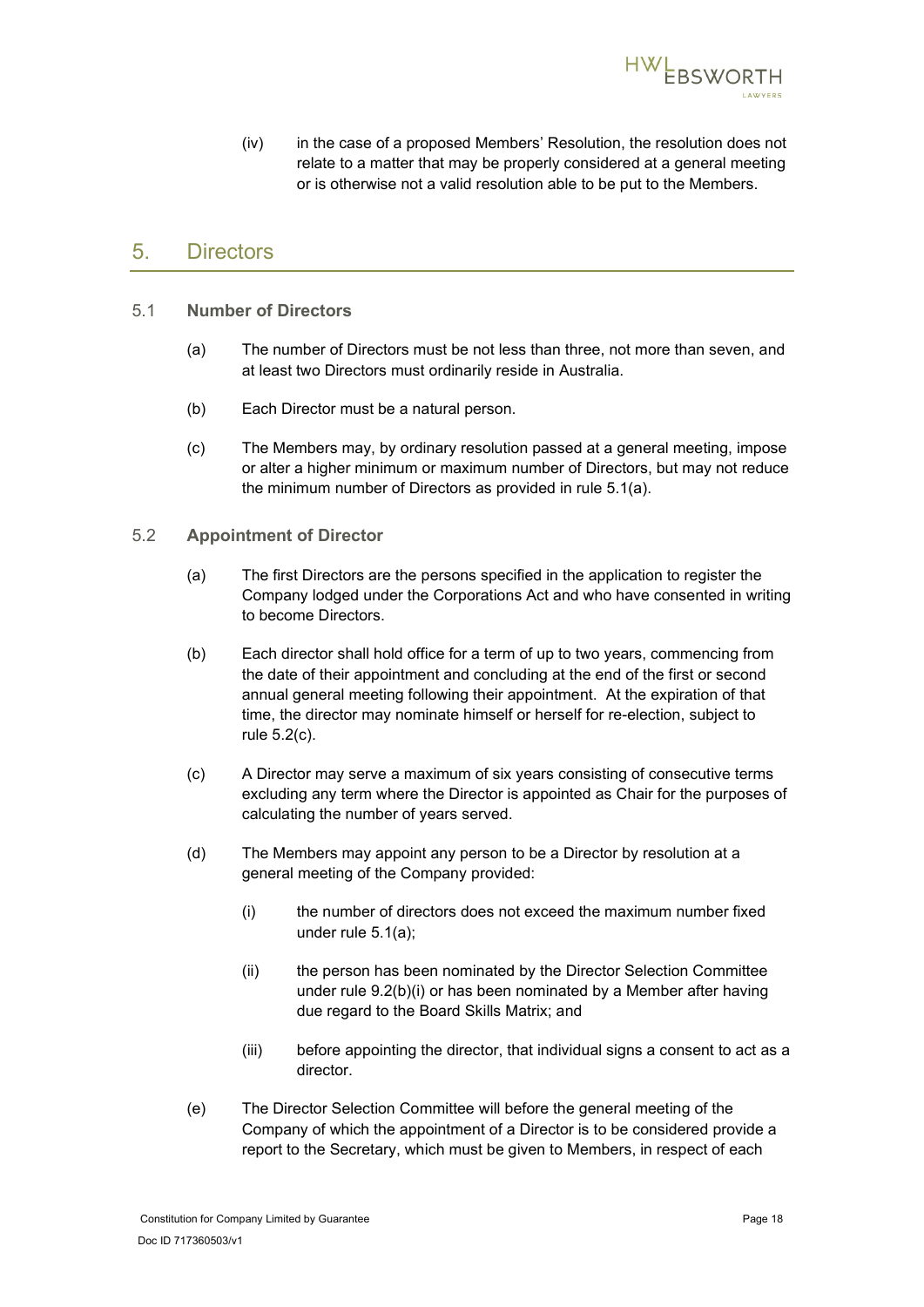

person nominated for appointment as Director, on the extent to which, having regard to the Board Skills Matrix, the Board will have the mix of the skills, qualifications and experience specified in the Board Skills Matrix if the person is appointed.

- <span id="page-22-4"></span><span id="page-22-3"></span>(f) A person who:
	- $(i)$  is a member of the executive or the Board of an organisation that is a member of Grains Australia; or
	- (ii) is a member of the executive or the Board of an organisation that is represented on the Advisory Committee,

cannot be a Director unless the person resigns or retires from that office within 48 hours of being appointed as a Director.

- <span id="page-22-2"></span><span id="page-22-0"></span>5.3 **Removal of Director**
	- (a) The Company may remove a Director by resolution at a general meeting.
	- (b) At least two months' notice must be given to the Company of the intention to move a resolution to remove a Director at a general meeting.
	- (c) If notice of the intention to move a resolution to remove a Director at a general meeting is received by the Company, that Director must be given a copy of the notice as soon as practicable.
	- (d) The Director must be informed by the Company that the Director may:
		- (i) submit a written statement to the Company for circulation to the Members before the meeting at which the resolution is put to a vote; and
		- (ii) speak to the motion to remove the Director at the general meeting at which the resolution is to be put to a vote.
	- (e) At least 21 days' notice must be given to the Members of the general meeting at which the resolution for the removal of a Director is proposed in rule [5.3\(b\).](#page-22-2) The notice must set out the proposed resolution and the grounds for the proposed resolution.
	- (f) The Members must consult with the Advisory Committee prior to voting on any resolution for the removal of a Director.

### <span id="page-22-1"></span>5.4 **Cessation of Directorship**

A person ceases to be a Director and the office of Director is vacated if the person:

- (a) is removed from office as a Director by a resolution of the Company at a general meeting;
- (b) resigns as a Director in accordance with this Constitution;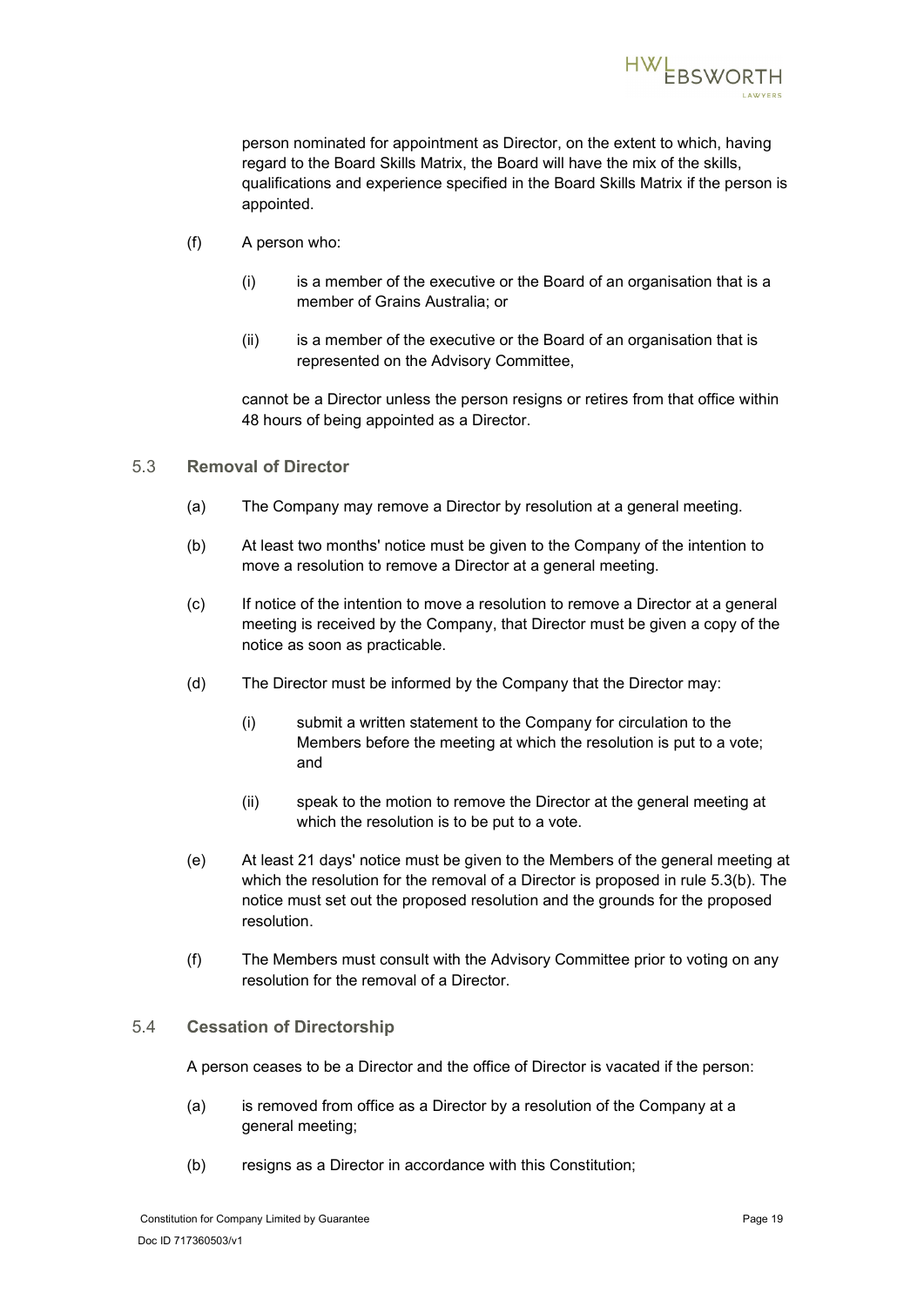

- (c) is subject to assessment or treatment under any mental health law and the Board resolves that the person should cease to be a Director;
- (d) dies;
- (e) is disqualified from acting as a Director under the Corporations Act; or
- (f) becomes a member of the executive or the Board of an organisation referred to in rules [5.2\(f\)\(i\)](#page-22-3) and [5.2\(f\)\(ii\).](#page-22-4)
- <span id="page-23-0"></span>5.5 **Resignation of Directors**

A Director may resign from the office of Director by giving notice of resignation to the Company at its registered office.

<span id="page-23-1"></span>5.6 **No Membership Requirement**

Directors are not required to be Members.

- <span id="page-23-4"></span><span id="page-23-3"></span><span id="page-23-2"></span>5.7 **Payments to Directors and Chair**
	- (a) The Directors, including the Chair, are to be paid for their services as Directors.
	- (b) As remuneration for services, the Chair and each other Director is to be paid out of the funds of the Company a sum per annum (accruing from day-to-day) determined by the Members. The Directors may determine to suspend, reduce or postpone payment of any remuneration if they think fit. The expression **remuneration** in this rule does not include any amount which may be paid by the Company under any of rules [5.7\(c\),](#page-23-3) [5.7\(d\)](#page-23-4) and [18.](#page-33-0)
	- (c) The Directors are also entitled to be paid or reimbursed for all travelling and other expenses properly incurred by them in attending and returning from any meeting of the Directors, committee of the Directors, general meeting of the Company or otherwise in connection with the Company's business.
	- (d) If any Director, with the approval of the Directors, performs extra services or makes any special exertions for the benefit of the Company, the Directors may approve the payment to that Director of special and additional remuneration as the Directors determine having regard to the value to the Company of the extra services or special exertions. Any special or additional remuneration must not include a commission on or percentage of profits or operating revenue or turnover.
	- (e) A Director may be engaged by the Company in any other capacity (other than Auditor) and may be appointed on terms as to remuneration, tenure of office and otherwise as may be agreed by the Directors.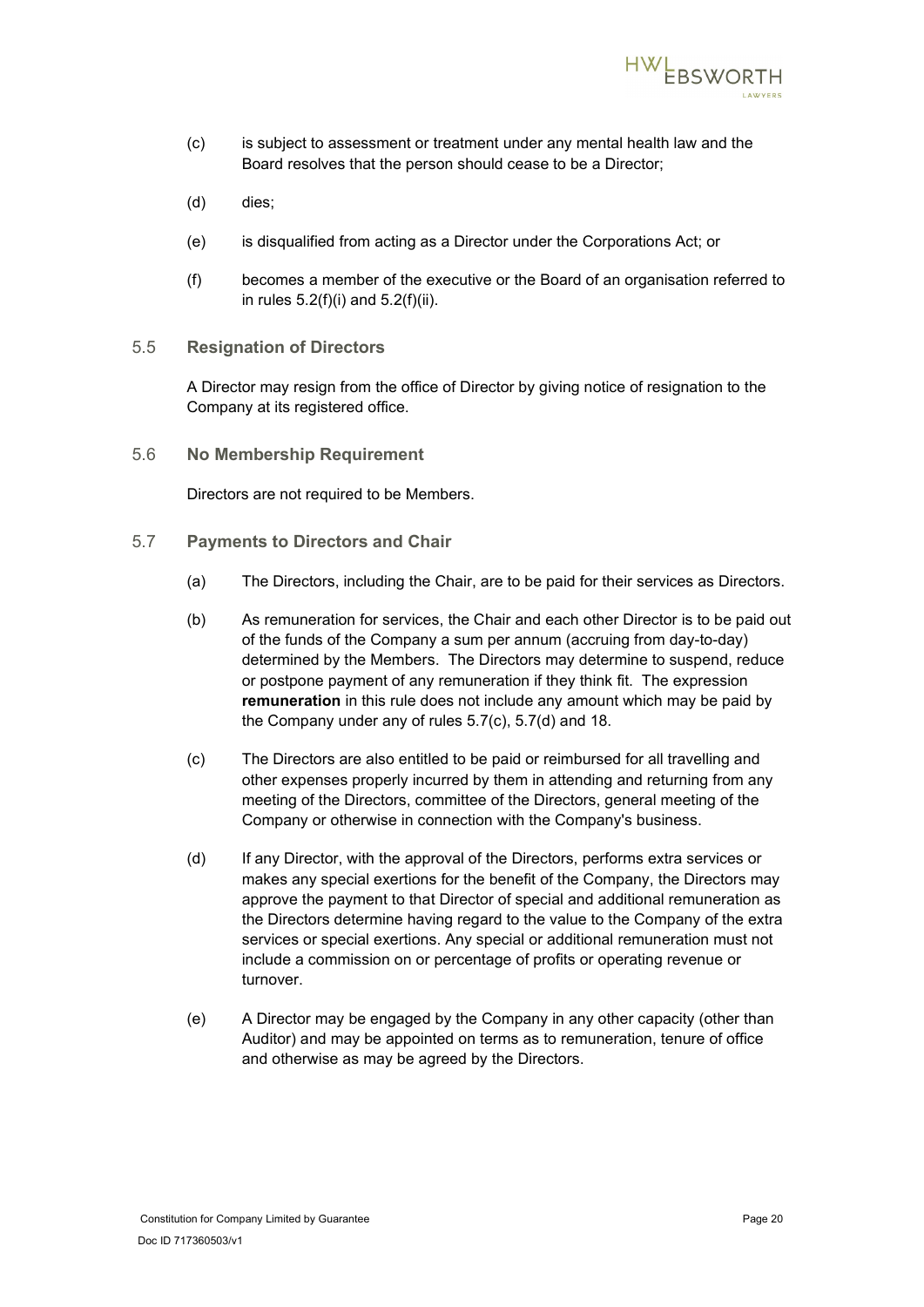

# <span id="page-24-0"></span>6. Chief Executive Officer and Powers of Directors

### <span id="page-24-1"></span>6.1 **Appointment of a Chief Executive Officer**

The Directors may appoint any individual to the office of Chief Executive Officer for the period and on the terms as they determine. The Directors may at any time revoke such appointment, with or without cause.

- <span id="page-24-2"></span>6.2 **Powers of Directors and Chief Executive Officer**
	- (a) The business of the Company is managed by the Directors, who may exercise all powers of the Company which are not, by the law or this Constitution, required to be exercised by the Company in general meeting.
	- (b) The Directors may, on the terms and conditions and with any restrictions as they determine, delegate to a Chief Executive Officer any of the powers exercisable by them and may at any time withdraw, suspend or vary all or any of those powers conferred on the Chief Executive Officer. The delegation must be recorded in the Company's minute book in accordance with section 251A of the Corporations Act.

# <span id="page-24-3"></span>7. Duties of Directors

The Directors must comply with their duties as directors at law (including under the Corporations Act and at common law):

- (a) to exercise their powers and discharge their duties with the degree of care and diligence that a reasonable individual would exercise if they were a Director;
- (b) to act in good faith in the best interests of the Company;
- (c) not to misuse their position as a Director;
- (d) not to misuse information they gain in their role as a Director;
- (e) to disclose any perceived or actual material conflicts of interest in the manner set out in rule [11.1;](#page-29-2)
- $(f)$  to ensure that the financial affairs of the Company are managed responsibly; and
- (g) not to allow the Company to operate while it is insolvent.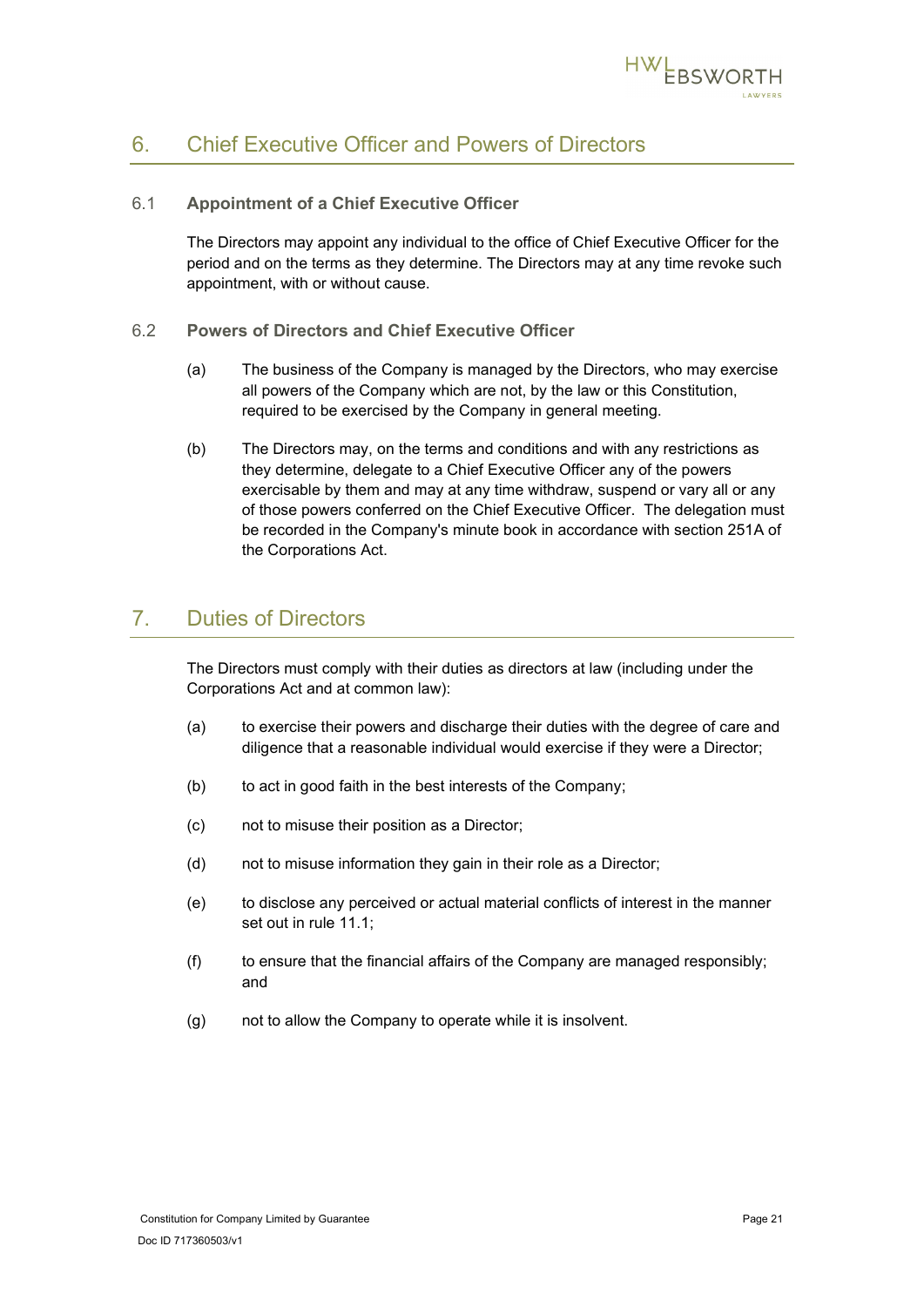

# <span id="page-25-0"></span>8. Proceedings of Directors

### <span id="page-25-1"></span>8.1 **Proceedings**

- (a) The Directors may meet together for the dispatch of business and may adjourn and otherwise regulate their meetings as they determine.
- (b) A Directors' meeting may be called by a Director giving no less than 48 hours' notice to every other Director unless this requirement is waived by all Directors.
- (c) A notice may be given by mail, personal delivery, email or facsimile transmission to the usual place of business or residence of the Director or at any other address given to the Secretary by the Director or by any technology agreed by all the Directors.
- (d) A notice of Directors' meeting signed by the Secretary must be sent to all Directors that sets out:
	- (i) the date, time and place of the meeting; and
	- (ii) the items to be included on the agenda.
- (e) In the notice of Directors' meeting, all items that are to be discussed at the meeting must be listed in the agenda and no other business will be discussed. Directors may also request for an item to be placed on the agenda provided that the Secretary receives the request prior to the date that the notice of Directors' meeting is sent to the Directors.

### <span id="page-25-2"></span>8.2 **Quorum**

- (a) A quorum of a meeting of Directors requires more than 50% of the total number of Directors to be present at all times during the meeting.
- (b) Where the number of Directors is insufficient to constitute a quorum of a meeting of Directors, the Directors will be deemed to constitute a quorum of a meeting of Directors to:
	- (i) deal with an emergency;
	- (ii) convene a general meeting of the Company; or
	- (iii) appoint a person as a Director in accordance with rule  $5.2(d)(i)$ .

### <span id="page-25-4"></span><span id="page-25-3"></span>8.3 **Meetings by Technology**

- (a) For the purposes of the Corporations Act, each Director, by consenting to be a Director, consents to the use of each of the following technologies for holding a Directors' meeting:
	- (i) video conferencing;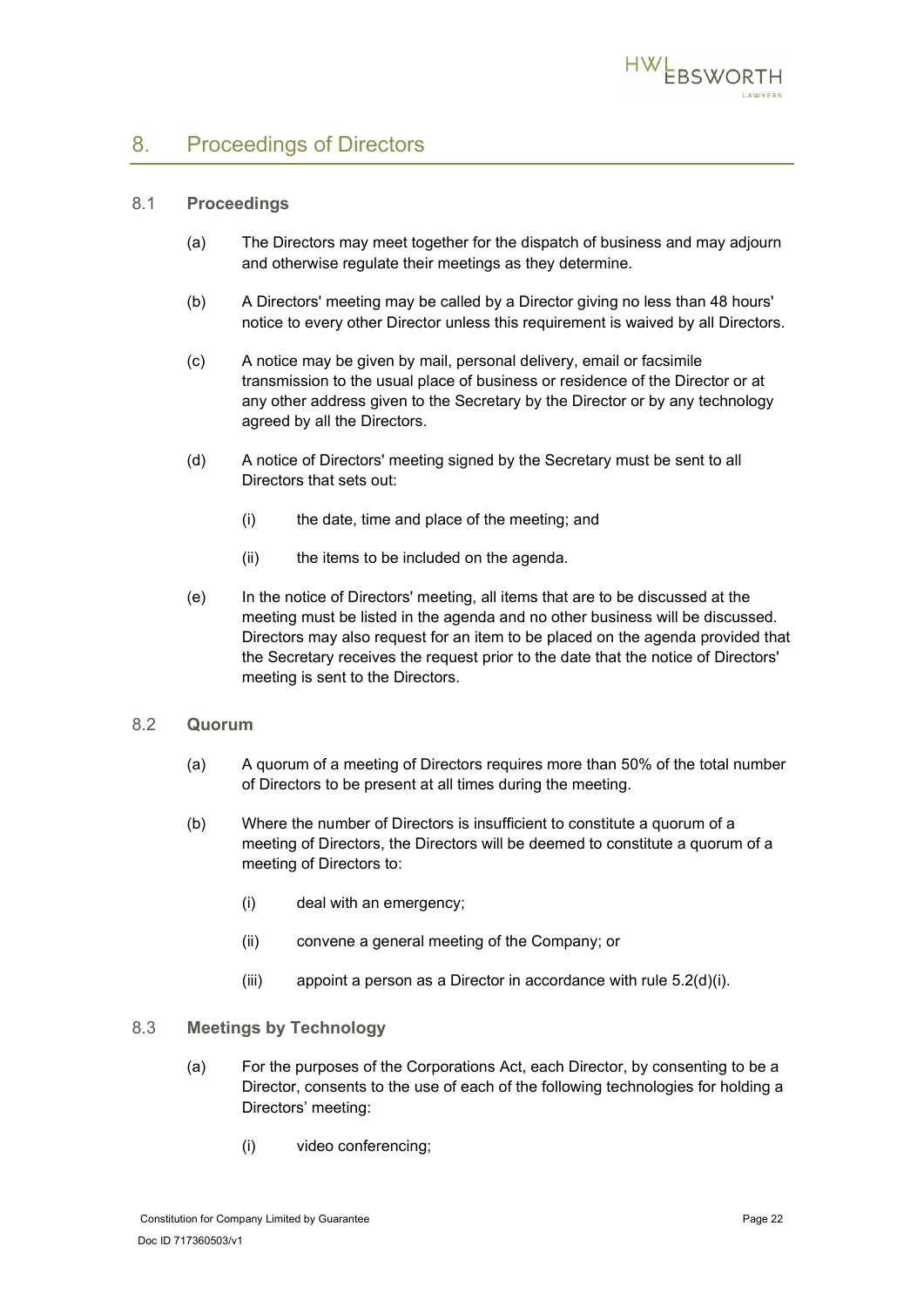

- (ii) telephone;
- (iii) any other technology which permits each Director to communicate with every other Director; and
- (iv) any combination of these technologies.
- (b) A Director may withdraw the consent given under rule [8.3\(a\)](#page-25-4) (in respect of a particular meeting or all meetings) within a reasonable period before the relevant Directors' meeting.
- <span id="page-26-3"></span><span id="page-26-2"></span><span id="page-26-0"></span>8.4 **Chair of Directors**
	- (a) The Members, after consultation with the Advisory Committee, will appoint the first Chair from the Directors for a term of two years.
	- (b) Subject to rule [8.4\(a\),](#page-26-2) the Directors may elect one of their number as their Chair and may decide the period for which the Chair is to act as Chair. References to the Chair in this Constitution include, in the absence of the Chair, the deputy Chair (unless the context otherwise requires).
	- (c) The Directors may elect one of their number as the deputy Chair.
	- (d) Where a Directors' meeting is held and:
		- (i) a Chair has not been appointed or elected as provided by rule [8.4\(a\)](#page-26-2) or [\(b\);](#page-26-3) or
		- (ii) the Chair is not present at the time appointed for the holding of the meeting or does not wish to Chair the meeting,

<span id="page-26-5"></span><span id="page-26-4"></span>the deputy Chair is Chair of the meeting or, if rule [8.4\(d\)\(i\)](#page-26-4) or [8.4\(d\)\(ii\)](#page-26-5) applies to the deputy Chair, the Directors present may elect one of their number to be Chair of the meeting.

- <span id="page-26-1"></span>8.5 **Directors' voting rights and exercise of Powers**
	- (a) Subject to this Constitution, resolutions put to Directors are decided by a majority of votes of Directors present and entitled to vote.
	- (b) Directors each have one vote.
	- (c) In the case of an equality of votes at a Directors' meeting, the Chair of the meeting does not have a casting vote in addition to the Chair's deliberative vote.
	- (d) Subject to rule [11](#page-29-1) and the Corporations Act, a Director:
		- (i) may enter into contracts with, or otherwise have dealings with, the Company; and
		- (ii) may hold other offices in the Company.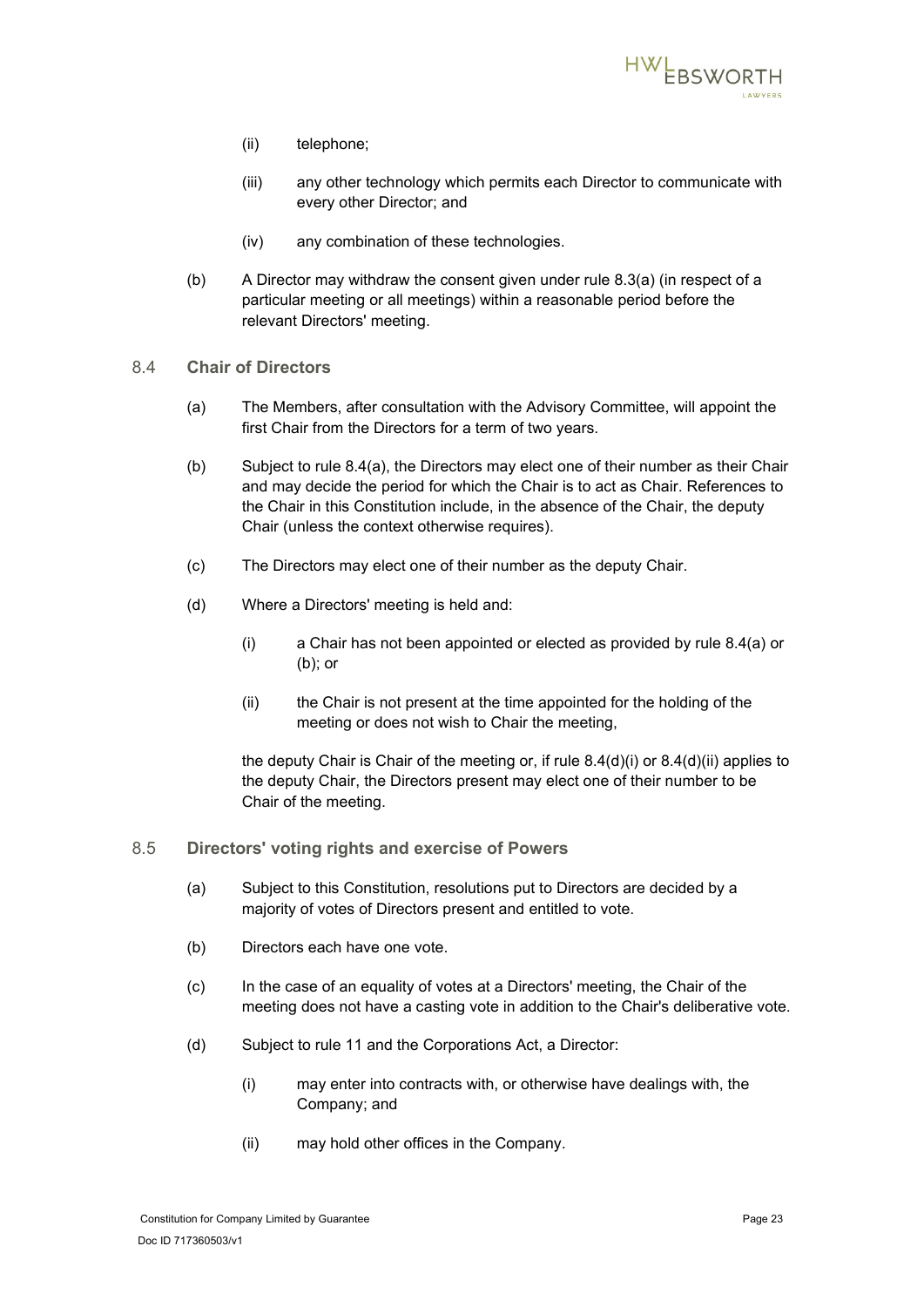

- (e) A Director is not liable to account to the Company for any profit realised by any contract or arrangement, by reason only of holding the office of Director or of the fiduciary relationship established by the office.
- (f) Despite having an interest in any contract or arrangement, a Director may participate in the execution of any document evidencing or connected with the contract or arrangement, whether by signing, sealing or otherwise.

### <span id="page-27-0"></span>8.6 **Circulating Resolutions**

- (a) A resolution in writing, signed or otherwise agreed to by all of the Directors, will be as valid and effectual as if it had been passed at a meeting of the Directors duly convened and held.
- <span id="page-27-4"></span>(b) Any such resolution may consist of several counterparts, each signed by one or more of the Directors.
- <span id="page-27-5"></span>(c) The Company may send a resolution in writing by email to the Directors and the Directors may agree to the resolution by sending a reply email to that effect.
- (d) A resolution in writing is passed when the last Director signs or otherwise agrees to the resolution in the manner set out in rule [8.6\(b\)](#page-27-4) or rule [8.6\(c\).](#page-27-5)

### <span id="page-27-1"></span>8.7 **Defects in Appointments**

All actions at any meeting of the Directors or by a committee or by any person acting as a Director are, despite the fact that it is afterwards discovered that there was some defect in the appointment of any of the Directors or the committee or the person acting as a Director or that any of them were disqualified, valid as if every person had been properly appointed and was qualified and continued to be a Director or a member of the committee.

### <span id="page-27-2"></span>9. Committees

### <span id="page-27-3"></span>9.1 **Advisory Committee**

- (a) The Board will establish an Advisory Committee consisting of a nominated representative from Grains Research and Development Corporation, Grain Growers Limited, Grain Producers Australia Limited and Grain Trade Australia Limited (including their legal successors). Each representatives appointment will be for a period of two years and a representative may be reappointed. The party nominating a representative can replace its nominee at any time by notice to the Secretary.
- (b) The function of the Advisory Committee is to provide advice and comment on matters referred to it by the Secretary on behalf of the Board or Members (as applicable) under this Constitution.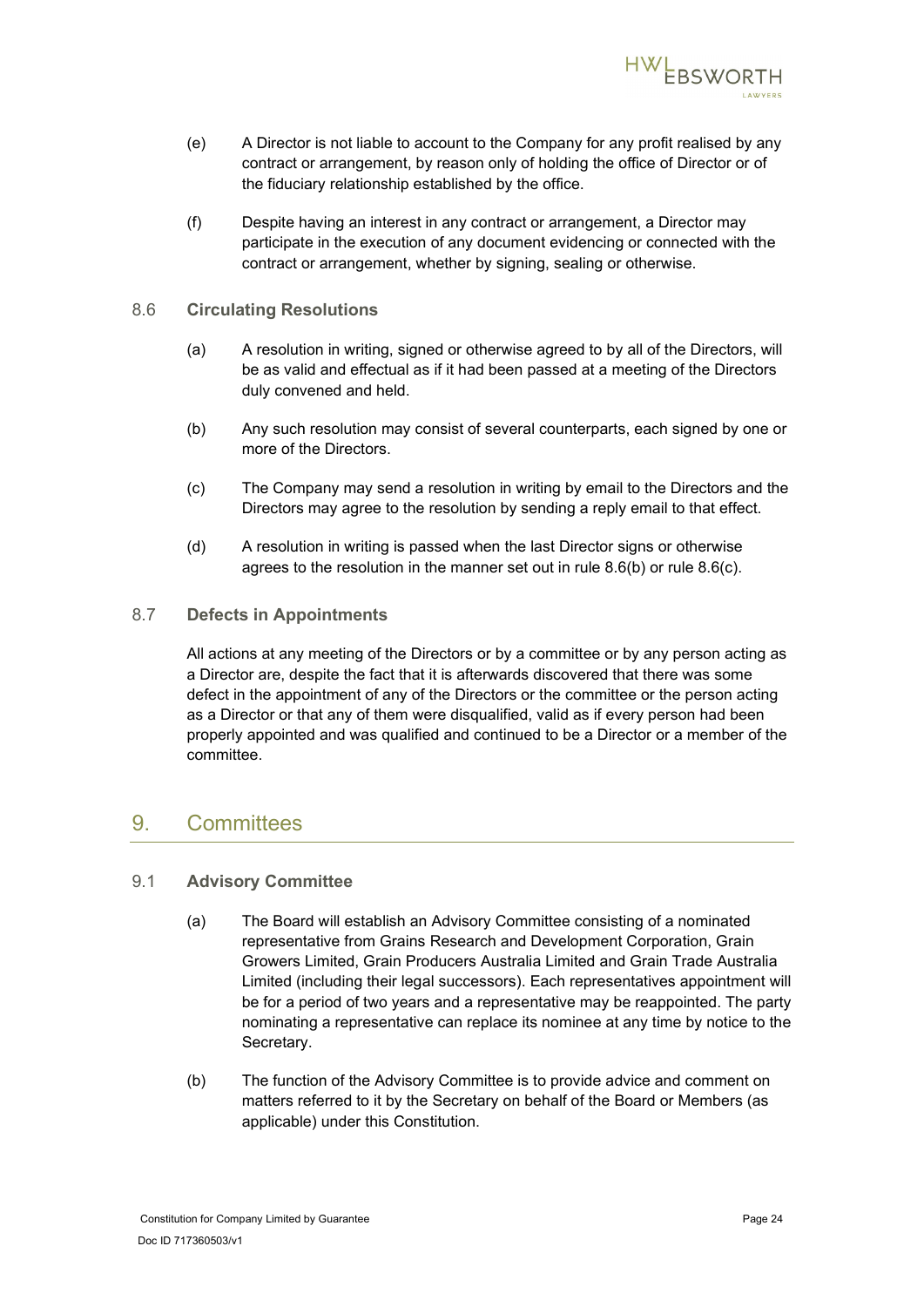

### <span id="page-28-0"></span>9.2 **Director Selection Committee**

- (a) The Company will establish a Director Selection Committee consisting of a person nominated by each member of the Advisory Committee and appointed by the Members. A member of the Director Selection Committee will be appointed for a period of two years but may be removed by the Members at any time.
- <span id="page-28-3"></span>(b) The function of the Director Selection Committee is to:
	- (i) identify and nominate persons for appointment as Directors who will best ensure that the Board possesses the mix of the skills, qualifications and experience specified in the Board Skills Matrix; and
	- (ii) provide the report to Members referred to in rule [5.2\(e\).](#page-21-6)
- (c) The Director Selection Committee must nominate as many people as are required to fill vacancies on the Board to meet the minimum number of Directors and may nominate up to an additional four people.
- <span id="page-28-1"></span>9.3 **Commodity Committees**
	- (a) The Board may establish Commodity Committees for individual grain commodities consisting of representatives of industry organisations.
	- (b) The functions of a Commodity Committee will be determined by the Board from time to time.
- <span id="page-28-4"></span><span id="page-28-2"></span>9.4 **Delegation of powers to committees**
	- (a) In addition to the Advisory Committee and the Director Selection Committee and a Commodity Committee, the Directors may delegate any of their powers to committees consisting of any one or more Directors or any other person or persons as the Directors think fit. In the exercise of delegated power, any committee formed or person or persons appointed to the committee must conform to any regulations that may be imposed by the Directors. A delegate of the Directors may be authorised by the Board to sub-delegate any of the powers for the time being vested in the delegate.
	- (b) Unless a by-law applies the meetings and proceedings of any committee are to be governed by the provisions of this Constitution for regulating the meetings and proceedings of the Directors so far as they are applicable and are not in conflict with, or superseded by, any regulations made by the Directors under rule [9.4\(a\).](#page-28-4)
	- (c) Nothing in this rule [9.3](#page-28-1) limits the power of the Directors to delegate.
	- (d) The Board may revoke a delegation previously made whether or not the delegation is expressed to be for a specified period.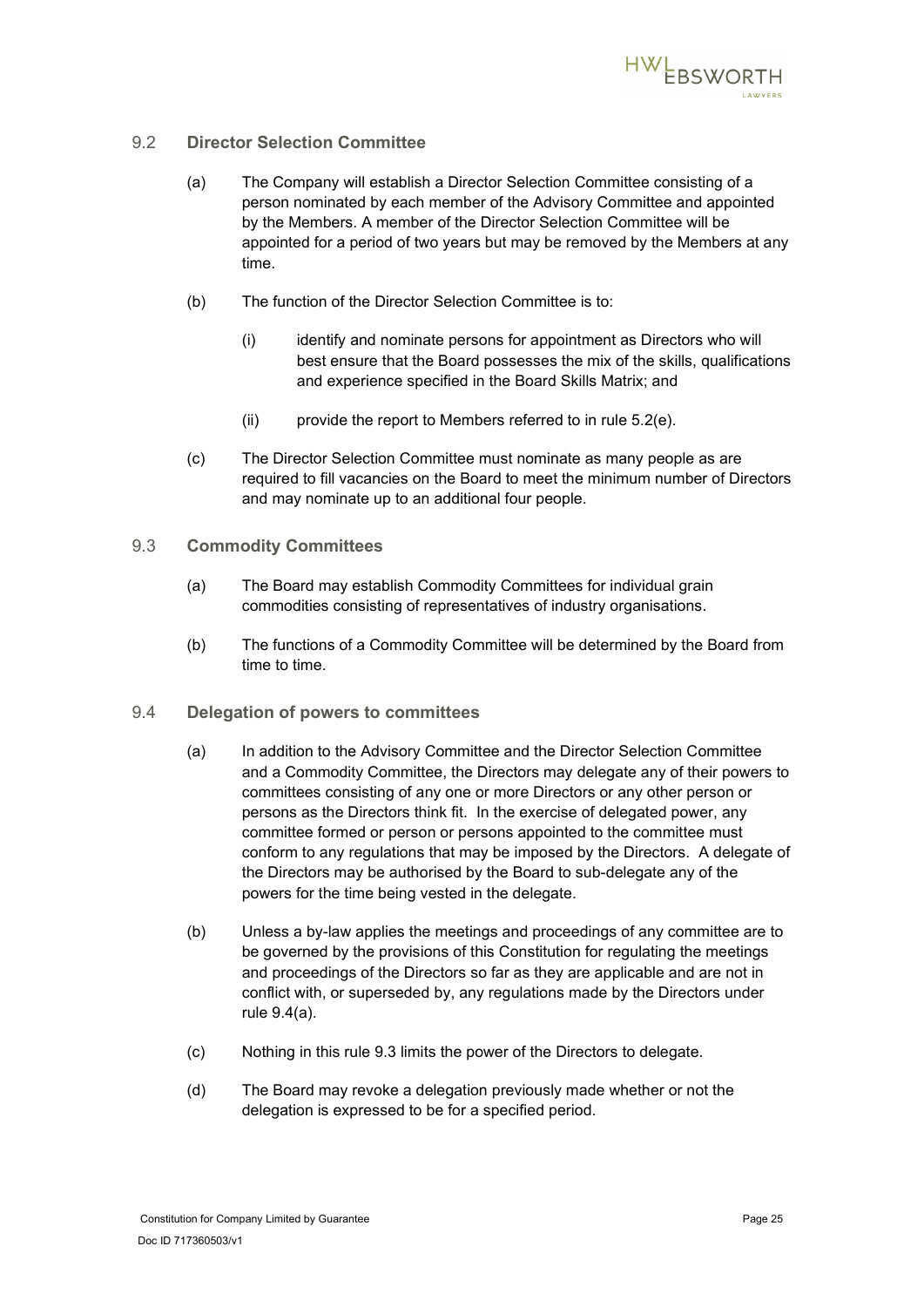

## <span id="page-29-0"></span>10. By-Laws

- (a) The Directors may pass a resolution to make by-laws to give effect to this Constitution.
- (b) If there is any inconsistency between the by-laws and this Constitution, the Constitution prevails.
- (c) The Members and Directors must comply with the by-laws as if they were part of this Constitution.

# <span id="page-29-1"></span>11. Material Personal Interests

- <span id="page-29-2"></span>11.1 **Declaration of Interest**
	- (a) Any Director who has a material personal interest in a matter that relates to the affairs of the Company, including in a contract or proposed contract, any office or any property such that the Director might have duties or interests which conflict or may conflict either directly or indirectly with the Director's duties or interests as a Director, must give the Board notice of the interest at a Board meeting unless section 191(2) of the Corporations Act applies.
	- (b) A notice of a material personal interest must set out:
		- (i) the nature and extent of the interest; and
		- (ii) the relation of the interest to the affairs of the Company.
	- (c) The notice must be provided to the Board at a Board meeting as soon as practicable.

### <span id="page-29-3"></span>11.2 **Voting by interested Directors**

A Director who has a material personal interest in a matter that is being considered at a Board meeting must not:

- (a) be present while the matter is being considered at the meeting; or
- (b) vote on the matter,

unless:

- (c) sections 195(2) or (3) of the Corporations Act allows the Director to be present; or
- (d) the interest does not need to be disclosed under section 191 of the Corporations Act.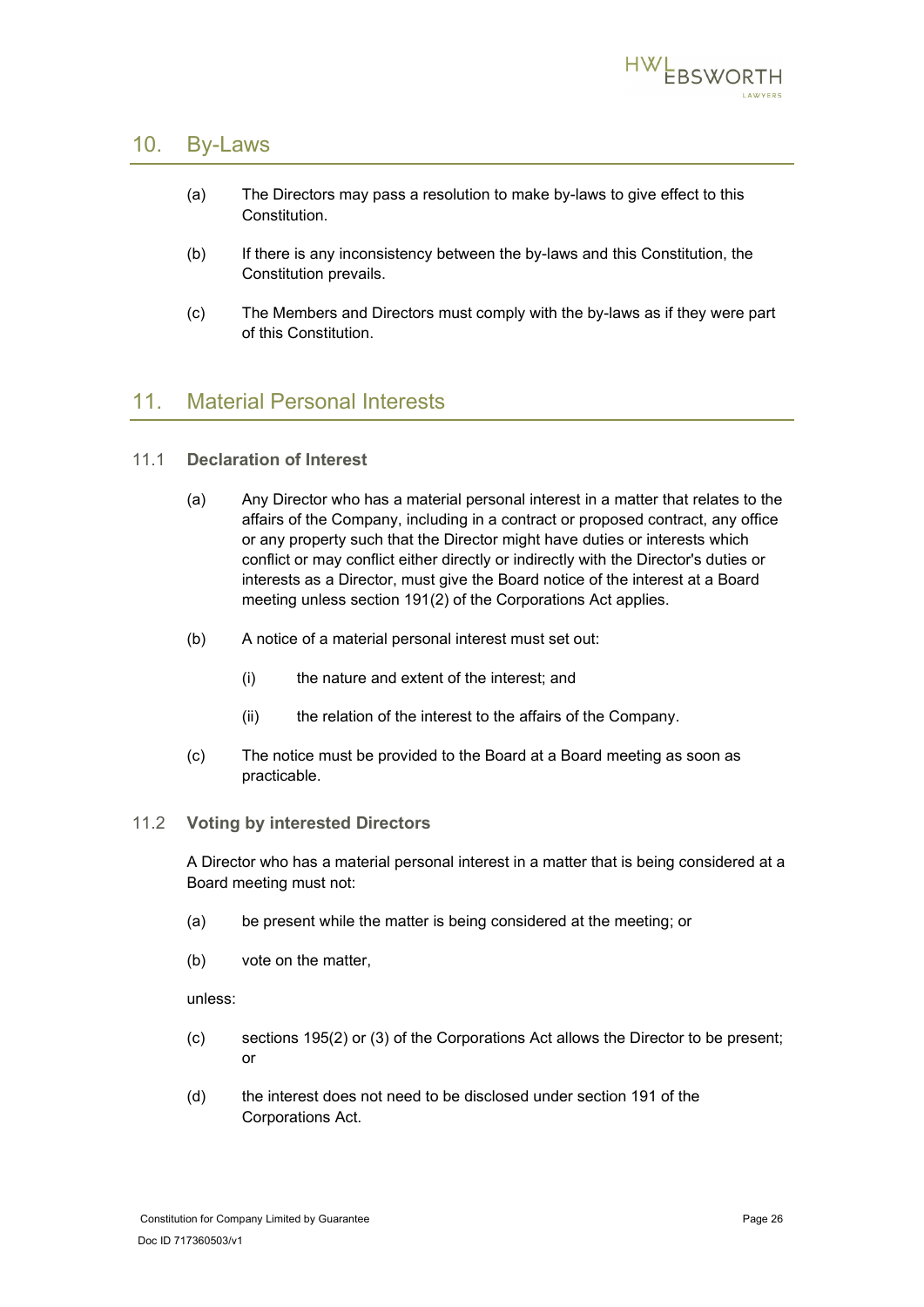

# <span id="page-30-4"></span><span id="page-30-0"></span>12. Secretaries

| (a) | The Company must have at least one Secretary who ordinarily resides in        |
|-----|-------------------------------------------------------------------------------|
|     | Australia. Subject to any contrary provisions of the Corporations Act,        |
|     | Secretaries may be appointed by the Directors. The Directors may also appoint |
|     | acting and assistant Secretaries.                                             |

- (b) A Secretary holds office on the terms and conditions (including as to remuneration) that the Directors determine.
- (c) The Directors may at any time remove a Secretary.

# <span id="page-30-1"></span>13. Execution of Documents

### <span id="page-30-2"></span>13.1 **Execution**

The Company may execute a document if the document is signed by:

- (a) two Directors;
- (b) a Director and a Secretary; or
- (c) any person duly authorised to sign on behalf of the Company, whether under authority of a power of attorney or otherwise.

# <span id="page-30-3"></span>14. Minutes of Proceedings

- (a) The Board must, in accordance with the Corporations Act, cause proper minutes to be made of:
	- (i) all appointments of officers and servants made by it;
	- (ii) all resolutions passed by the Company in accordance with rule [4.17;](#page-19-0)
	- (iii) all resolutions passed by Directors in accordance with rule [8.6;](#page-27-0)
	- (iv) disclosures and notices of Directors' interests;
	- (v) names of the Directors present at all meetings of the Company and of the Board and of committees of the Board; and
	- (vi) the proceedings and resolutions of all meetings of the Company, Board, and committees of the Board.
- (b) Such minutes recorded and signed in accordance with section 251A of the Corporations Act are evidence of the proceeding, resolution or declaration to which they are related unless the contrary is proved.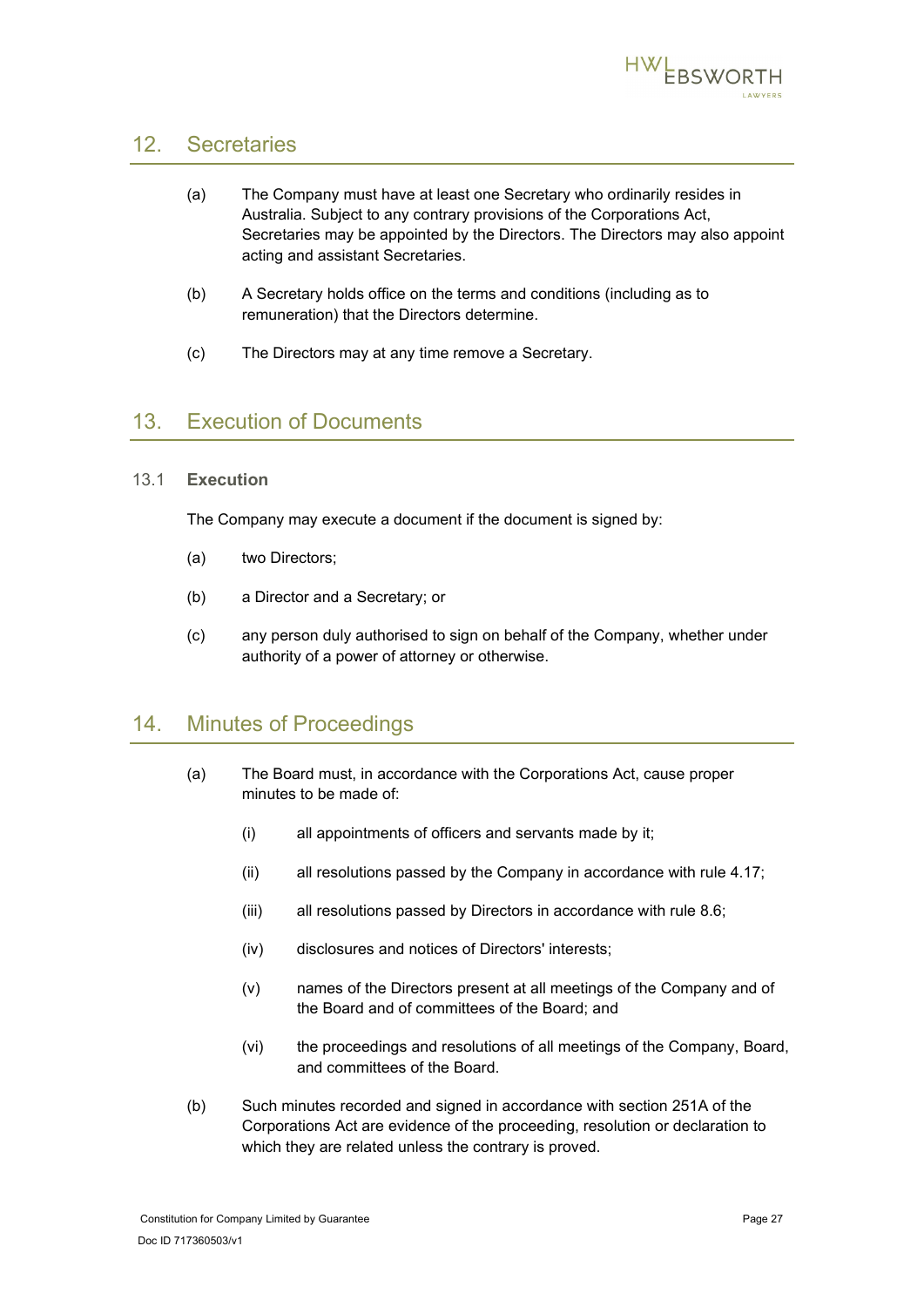

- (c) Where minutes have been so entered and signed, unless the contrary is proved:
	- (i) the meeting will be deemed to have been duly held and convened;
	- (ii) all proceedings that are recorded in the minutes as having taken place at the meeting will be deemed to have duly taken place; and
	- (iii) all appointments that are recorded in the minutes as having been made at the meeting will be deemed to have been validly made.
- (d) The Company must allow Members to inspect, and provide copies of, the minute books for the meetings of Members in accordance with section 251B of the Corporations Act.

# <span id="page-31-0"></span>15. Accounts and Audit

- (a) The Board must cause the Company to keep written financial records that:
	- (i) correctly record and explain its transactions (including transactions undertaken as trustee) and financial position and performance; and
	- (ii) would enable true and fair financial statements to be prepared and audited,

and must allow a Director and the auditor (if any) to inspect those records at all reasonable times.

- (b) If required by the Corporations Act, the Board must cause:
	- (i) the Company to prepare a financial report and a Directors' report; and
	- (ii) the Company's financial report for each financial year to be audited or reviewed (as the case may be) and obtain an auditor's report.
- (c) Audited financial reports laid before the Company in general meetings are conclusive except as regards to errors notified to the Company within three months of the relevant general meeting. If the Company receives a notice of an error within that period, it must immediately correct the report and the report as corrected is conclusive.
- (d) Subject to section 247A of the Corporations Act, a Member who is not a Director does not have any right to inspect any document of the Company except as authorised by the Board or by resolution passed at a general meeting.
- (e) If required by the Corporations Act, the Directors must present the accounts, as audited by the Auditor (if any), to the Members at the next annual general meeting following the end of the relevant financial year, and must provide a summary form of the accounts to the Members at the annual general meeting.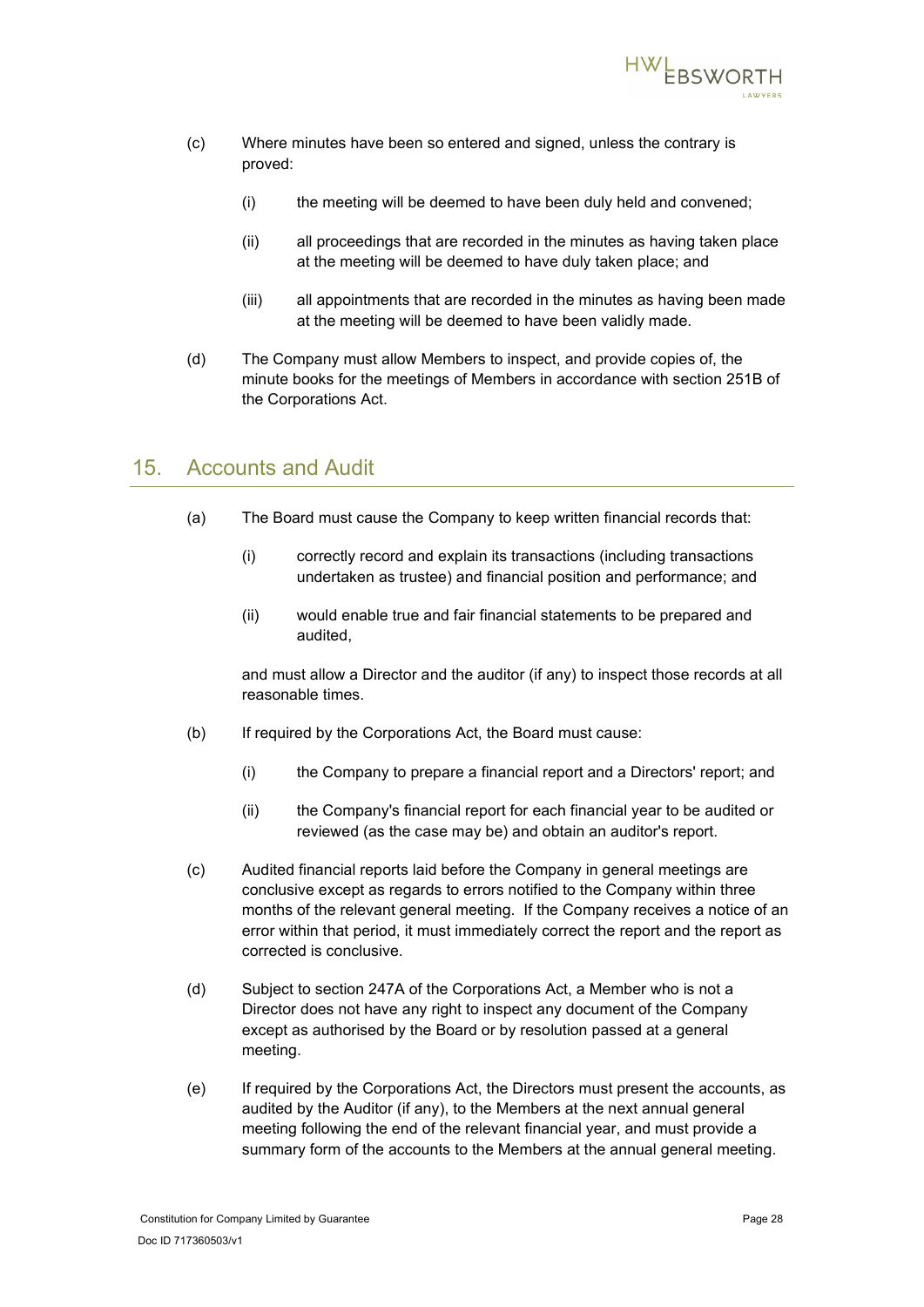

# <span id="page-32-0"></span>16. Dividends, Interest and Reserves

No portion of the income, property, profits or financial surplus of the Company may be paid, distributed to or transferred, directly, indirectly, by way of dividend, property, bonus or otherwise by way of profit, to the Members, or the Directors, or their related parties (as that term is defined in the Corporations Act), except as provided by this Constitution.

## <span id="page-32-1"></span>17. Notices

### <span id="page-32-2"></span>17.1 **Notice Requirements**

Any notice, demand, approval, consent or other communication under this Constitution (**Notice**) must be in writing and must be delivered:

- (a) personally;
- (b) by facsimile;
- (c) by prepaid registered post; or
- (d) sent by email to a current email address for notices,

to a party at the address of the party set out in the relevant Company register (**Nominated Contact Details**).

### <span id="page-32-3"></span>17.2 **When Notices considered given and received**

A Notice given in accordance with rule [17.1](#page-32-2) takes effect when received (or such later time as specified in it), and is taken to be received:

- (a) if hand delivered, on delivery;
- (b) if sent by prepaid post, two Business Days after the date of posting (or five Business Days after the date of posting if posted to or from outside Australia);
- (c) if sent by facsimile, when the sender's facsimile system generates a message confirming successful transmission of the total number of pages of the Notice, unless within four business hours (being a period of time between 9.00 am and 5.00 pm on a Business Day) after the transmission, the recipient informs the sender that it has not received the entire Notice; or
- (d) if sent by email, when the information system from which the email was sent produces a confirmation of delivery report which indicates that the email has entered the information system of the recipient, unless the sender receives a delivery failure notification, indicating that the email has not been delivered to the information system of the recipient,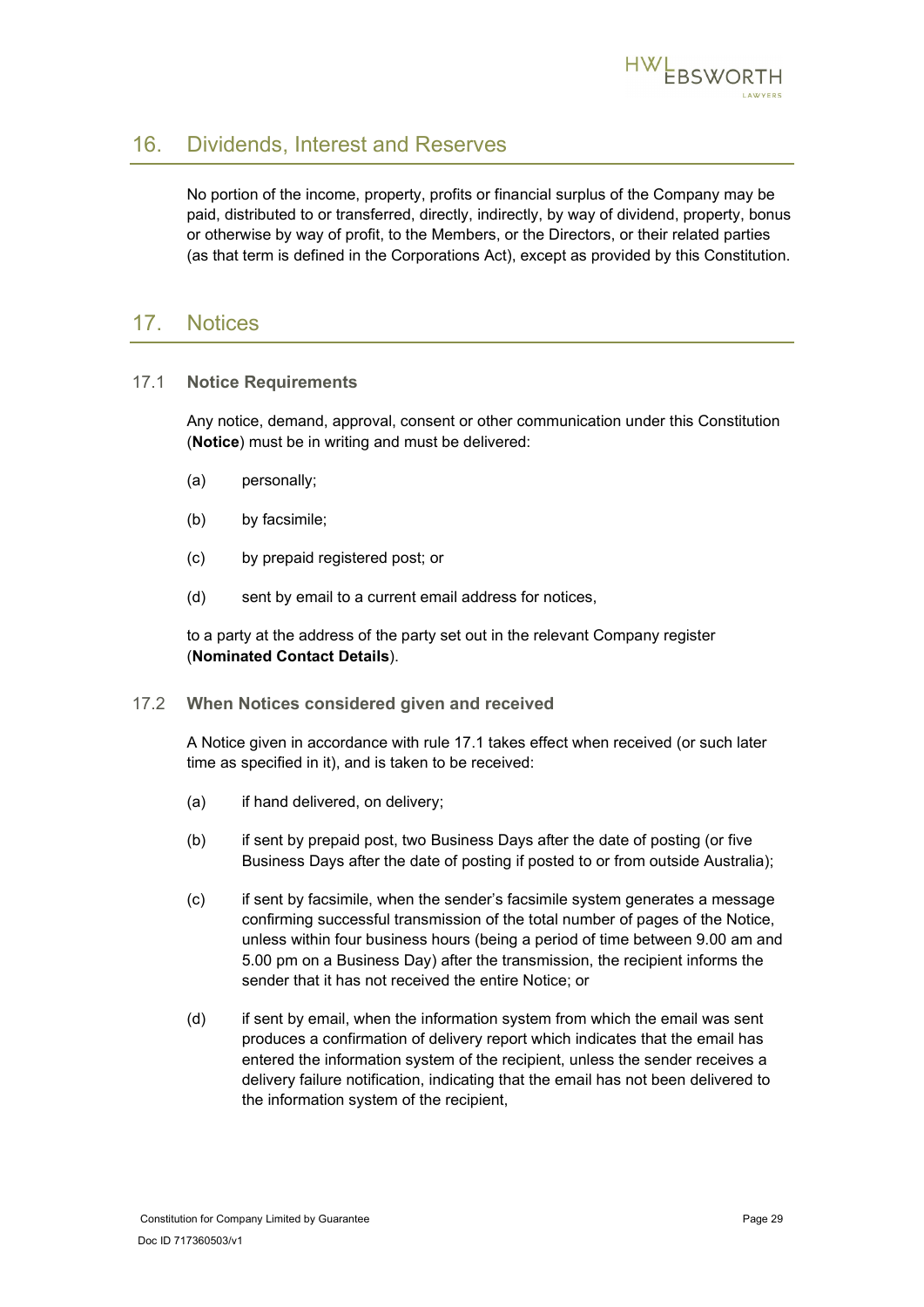

but if the delivery, receipt or transmission is not on a Business Day or is after 5.00 pm on a Business Day, the Notice is taken to be received at 9.00 am on the Business Day after that delivery, receipt or transmission.

# <span id="page-33-0"></span>18. Indemnity of Officers, Insurance and Access

- (a) In this rule [18:](#page-33-0)
	- (i) **Officer** means:
		- (A) a Director or Secretary or member of the executive of the Company; or
		- (B) a person appointed as a trustee by, or acting as a trustee at the request of, the Company,

and includes a former officer;

(ii) **Duties of the Officer** includes, in any particular case where the Directors consider it appropriate, duties arising by reason of the appointment, nomination or secondment in any capacity of an Officer by the Company or, where applicable, the subsidiary of the Company;

### (iii) **to the Relevant Extent** means:

- (A) to the extent the Company is not precluded by law from doing so;
- (B) to the extent and for the amount that the Officer is not otherwise entitled to be indemnified and is not actually indemnified by another person (including a subsidiary or an insurer under any insurance policy); and
- (C) where the Liability is incurred in or arising out of the conduct of the business of another corporation or in the discharge of the Duties of the Officer in relation to another corporation, to the extent and for the amount that the Officer is not entitled to be indemnified and is not actually indemnified out of the assets of that corporation; and
- (iv) **Liability** means all costs, charges, losses, damages, expenses, penalties and liabilities of any kind, including legal costs incurred in defending any proceedings (whether criminal, civil, administrative or judicial) or appearing before any court, tribunal, government authority or other body.
- (b) The Company is to indemnify each Officer out of the assets of the Company to the Relevant Extent against any Liability incurred by the Officer in, or arising out of, the conduct of the business of the Company or in, or arising out of, the discharge of the Duties of the Officer for the period ending seven years after the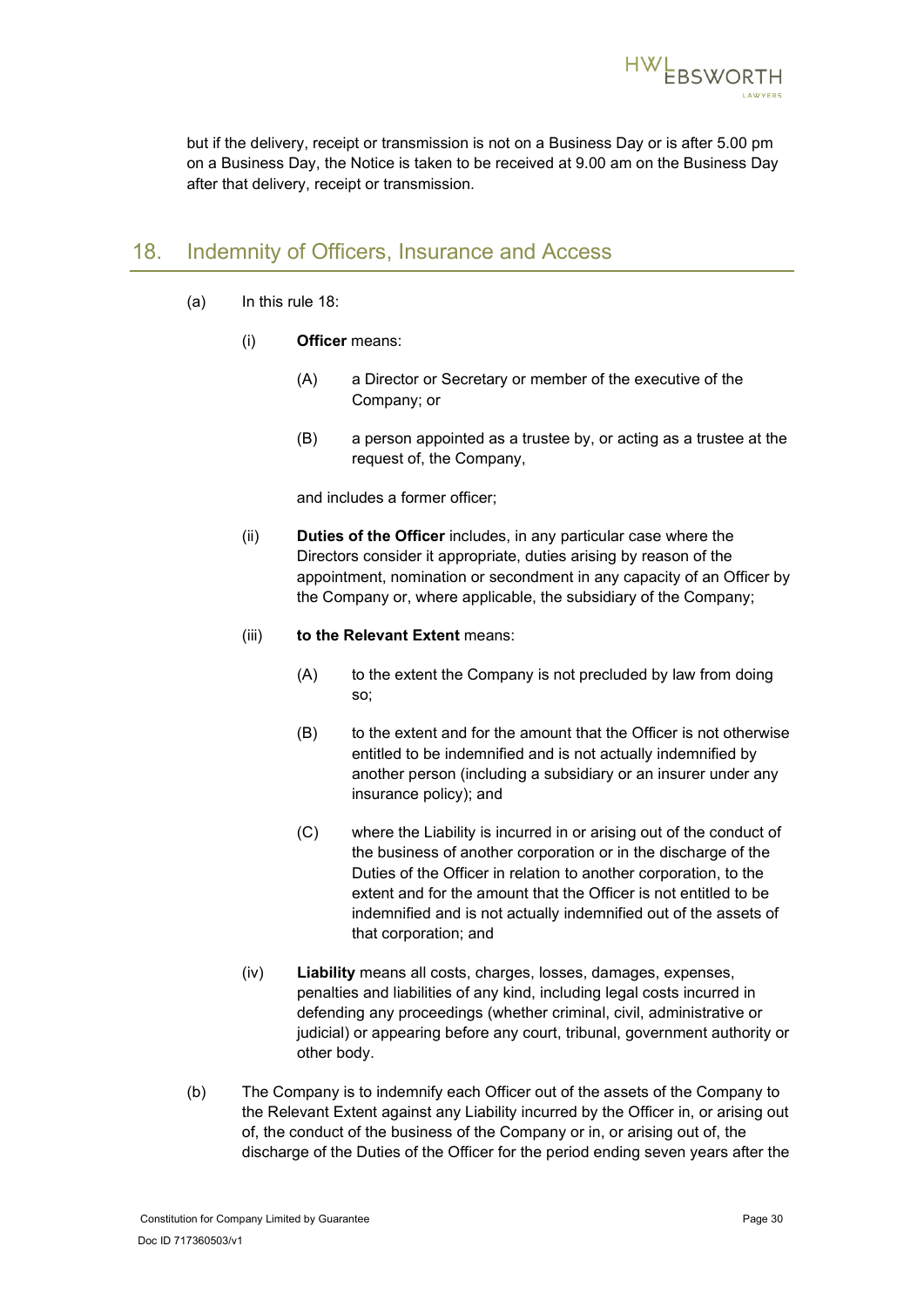

date the Officer ceases to be an officer of the Company, except for fraud and wilful misconduct or any Liability arising out of conduct involving lack of good faith.

- (c) Subject to this rule [18,](#page-33-0) where the Directors consider it appropriate, the Company may execute an indemnity document in any form in favour of any Officer of the Company or a subsidiary.
- (d) Where the Directors consider it appropriate, the Company may to the Relevant Extent:
	- (i) make payments by way of premium in respect of any contract effecting insurance on behalf or in respect of an Officer of the Company or a subsidiary against any Liability incurred by the Officer in, or arising out of, the conduct of the business of the Company or in, or arising out of, the discharge of the Duties of the Officer; and
	- (ii) bind itself in any contract or deed with any Officer of the Company to make the payments.
- (e) Where the Directors consider it appropriate, the Company may:
	- (i) give a former Director access to certain papers, including documents provided or available to the Directors and other papers referred to in those documents; and
	- (ii) bind itself in any contract with a Director or former Director to give the access.

## <span id="page-34-0"></span>19. Winding up

If, upon the winding up or dissolution of the Company, there remains, after satisfaction of all its debts and liabilities, any property whatsoever, the same must not be paid to or distributed among the Members, but must be given or transferred to some other institution or company whose constituent documents prohibits the distribution of its income and property among its members to an extent at least as great as is imposed on the Company under this Constitution, such institution or company to be determined by the Members at or before the time of the dissolution, and in default of any such determination, to the Institute of Chartered Accountants in Australia.

# <span id="page-34-1"></span>20. Modification or repeal of this Constitution

- (a) This Constitution and any of its provisions may be modified, repealed or replaced by Special Resolution.
- (b) The Members must consult with the Advisory Committee prior to voting on any proposed Special Resolution.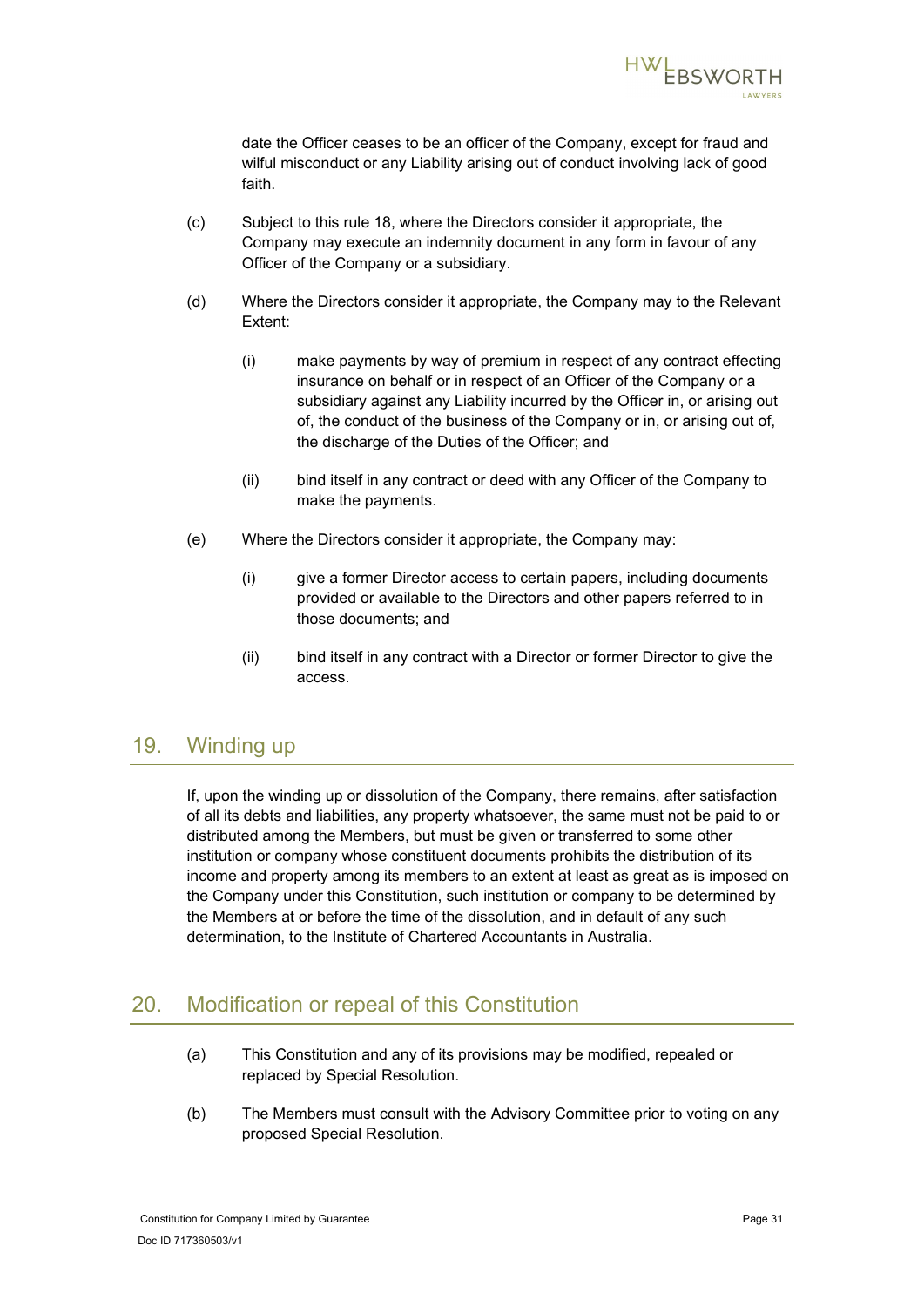

### Consent to terms of this Constitution

The persons named below as a Member consent to the terms of this Constitution.

### **Dated:**

**Executed** for and on behalf of **Grains Research and Development Corporation ABN 55 611 223 291** by its Managing Director (Executive Director) pursuant to section 76(3) of the *Primary Industries Research and Development Act 1989* (Cth) in the presence of:

Signature of witness Signature of Managing Director (Executive Director)

Full name of witness (print) Full name of Managing Director (Executive Director) (print)